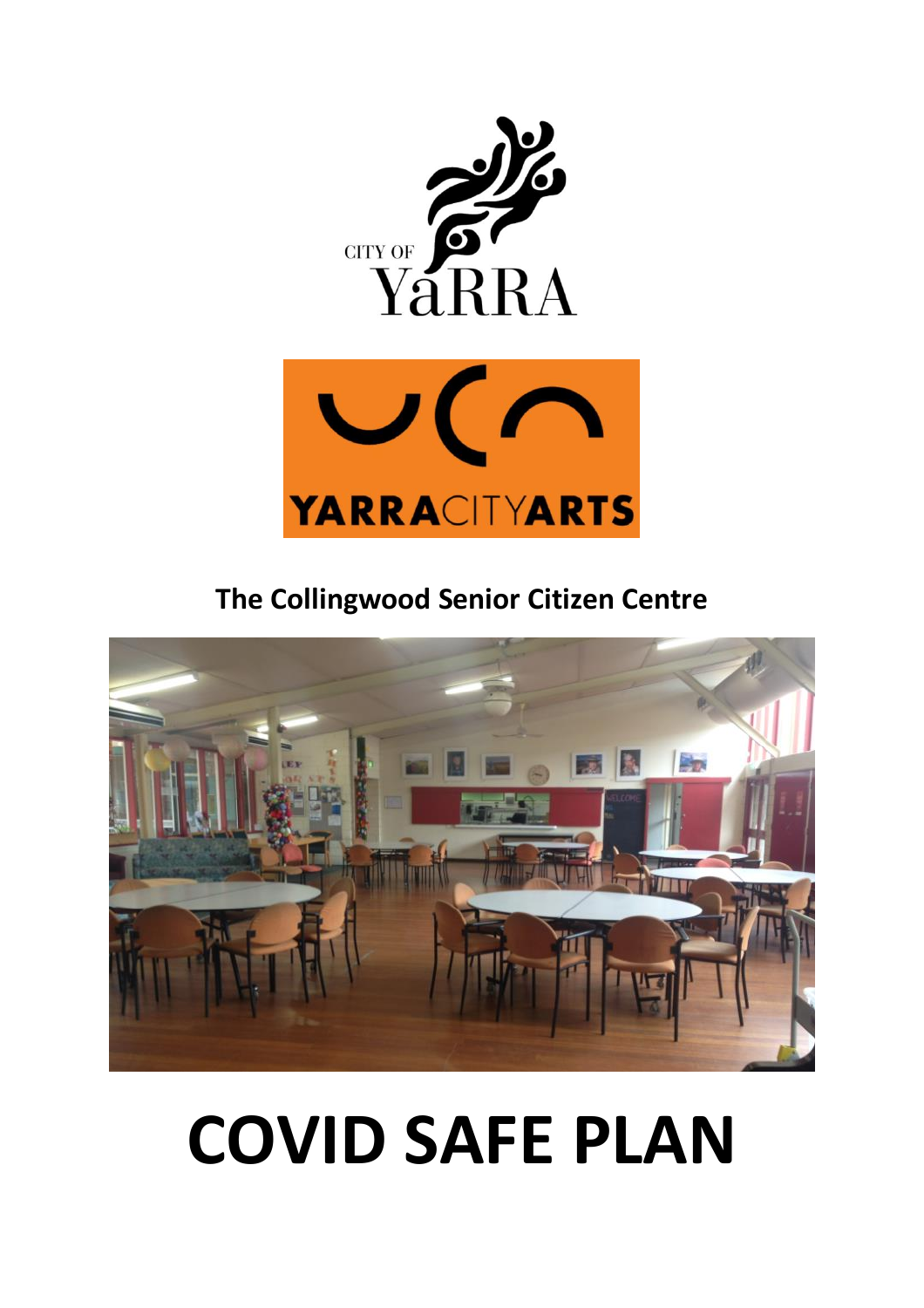## **Venue & Organisation Details**

| <b>Organisation Name / Council</b>                          | Yarra City Council                                                                                                                                                                        |
|-------------------------------------------------------------|-------------------------------------------------------------------------------------------------------------------------------------------------------------------------------------------|
| Venue/s Name                                                | The Collingwood Senior Citizens Centre                                                                                                                                                    |
| <b>Venue Manager/ Coordinator</b>                           | Bridie Jones - Venues Coordinator                                                                                                                                                         |
| <b>Contact Details</b>                                      | 0427 347 951                                                                                                                                                                              |
| <b>Site Address</b>                                         | Eddy Court Abbotsford VIC 3067                                                                                                                                                            |
| <b>COVID Marshal</b><br>(COVID Safe Compliance Coordinator) | Michael Finney - 0438 338 708 (COVID Safe Events<br>Coordinator)<br><b>COVID Check-In Marshal(s) - contact Rochelle</b><br>Koumantatakis (Team Leader Venue Operations) - 0447<br>925 753 |
| <b>Contact Details - COVID Marshal</b>                      | As above                                                                                                                                                                                  |
| <b>Local Government Area/ Location</b>                      | Yarra City Council                                                                                                                                                                        |
| <b>Council Manager / Board Chairperson</b>                  | Siu Chan - Manager Arts, Culture, Venues & Events                                                                                                                                         |
| <b>Date &amp; Version Number</b>                            | 17.12.2021 V4.1                                                                                                                                                                           |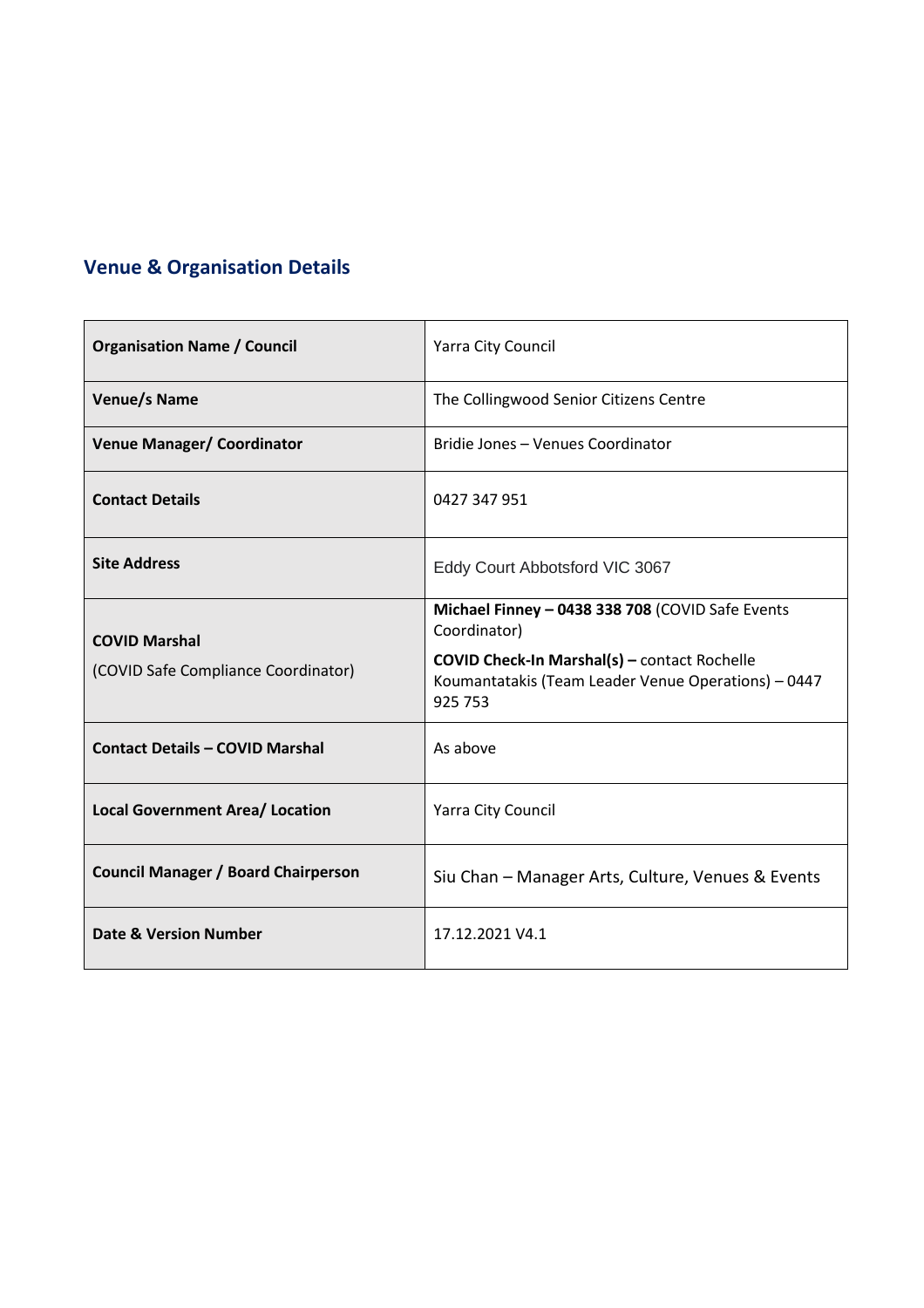| <b>1. ENSURE PHYSICAL DISTANCING</b>                                 |                                                                                                                                                                                                                                                                                                                                                                                                            |                                                                                                                                                                                                                                                                                                                                                                                                                                                                                                                                                                                                                                                                                                                                                                   |
|----------------------------------------------------------------------|------------------------------------------------------------------------------------------------------------------------------------------------------------------------------------------------------------------------------------------------------------------------------------------------------------------------------------------------------------------------------------------------------------|-------------------------------------------------------------------------------------------------------------------------------------------------------------------------------------------------------------------------------------------------------------------------------------------------------------------------------------------------------------------------------------------------------------------------------------------------------------------------------------------------------------------------------------------------------------------------------------------------------------------------------------------------------------------------------------------------------------------------------------------------------------------|
| <b>REQUIREMENTS</b>                                                  | <b>ACTIONS TO ACHIEVE</b>                                                                                                                                                                                                                                                                                                                                                                                  | <b>WHO IS RESPONSIBLE? RESOURCES</b><br><b>NEEDED? ACTIONS COMPLETED?</b>                                                                                                                                                                                                                                                                                                                                                                                                                                                                                                                                                                                                                                                                                         |
| <b>Government Regulated capacity &amp;</b><br>distancing compliance. | Ensure venue capacity plan complies with latest Government<br>$\bullet$<br>regulations for your Local Government Area and State.<br>Document Venue Capacity for each area based on square metre<br>density regulation and 1.5m physical distancing.<br>Document total venue capacity<br>Document How your venue will manage restricting capacity<br>For example, signage, floor decals and staff training. | <b>Venue Management</b><br><b>COVID Safe Events Coordinator -</b><br>Michael Finney - 0438 338 708<br><b>Operations Team Leader - Rochelle</b><br>Koumantatakis (Team Leader Venue<br>Operations) - 0447 925 753<br><b>External</b><br>Hiring Party (Organisation or private<br>individual or group)<br>- The Collingwood Senior Citizens<br>Centre is a building in the Municipality<br>of City of Yarra Council.<br>- The venue has operated intermittently<br>throughout the pandemic, consistent<br>with current Vic Gov RADS (Restricted<br>Activity Directions) on capacity limits,<br>regularly reviewed and updated in<br>consultation with Yarra Council CRRT<br>(Critical Response & Recovery Team),<br>and the Vic Gov COVIDSafe settings<br>$(PEF)$ . |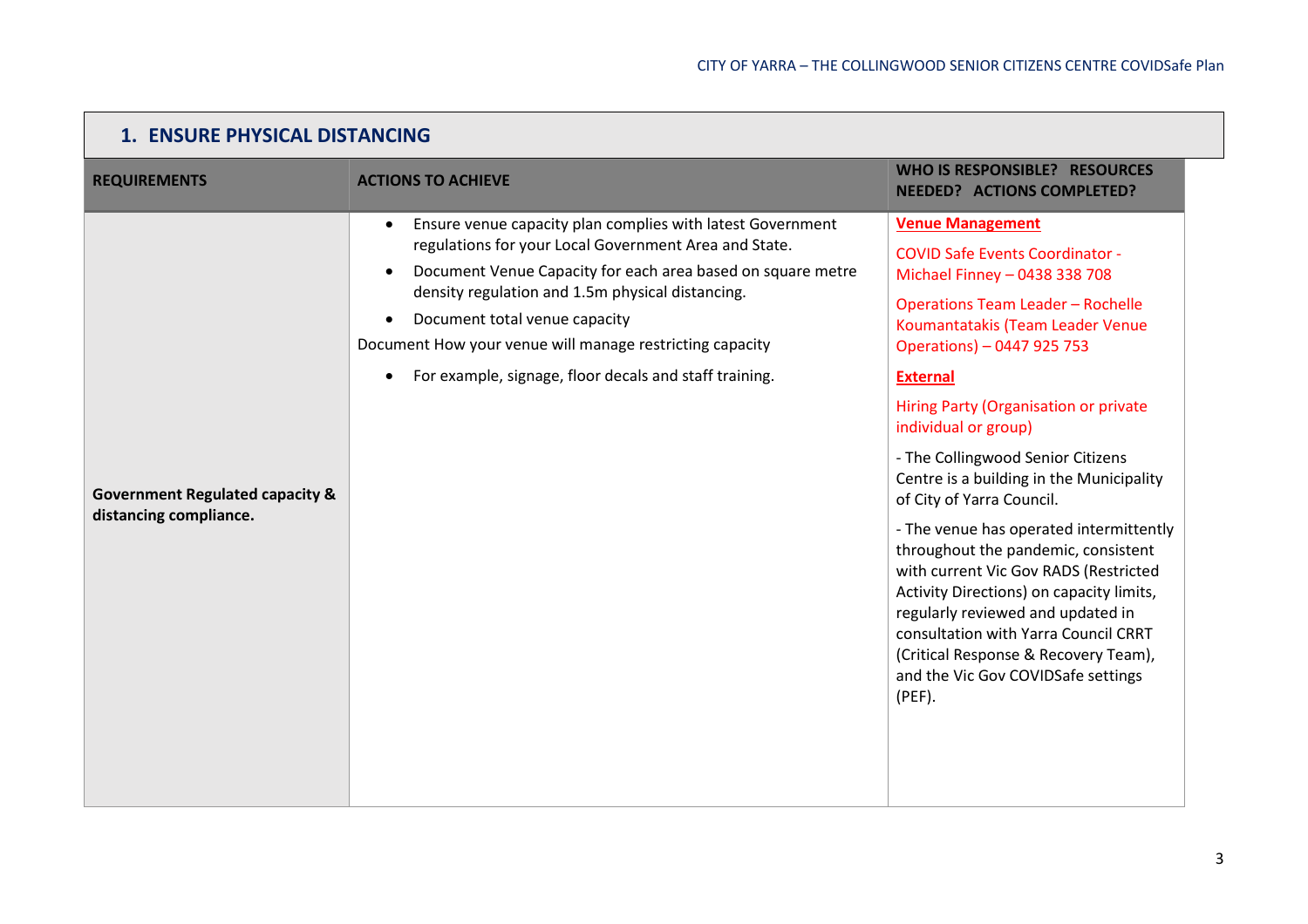|  | <b>CURRENT SETTINGS</b>                                                                                                                                                                                                                    |
|--|--------------------------------------------------------------------------------------------------------------------------------------------------------------------------------------------------------------------------------------------|
|  | - Current Vic Gov COVIDSafe Settings<br>are in place from Friday 19th November<br>2021.                                                                                                                                                    |
|  | Open: Patrons and workers must be<br>fully vaccinated (unless a valid medical<br>exemption applies).                                                                                                                                       |
|  | Each indoor seated or non-seated<br>space: No capacity limits. No density<br>limits. No gathering limits beyond<br>normal Building Occupancy Capacity<br>Limits.                                                                           |
|  | - There is 1 dedicated indoor events<br>space in the Collingwood Senior Citizens<br>Centre Building.                                                                                                                                       |
|  | - Detail-gathering at the entry stage<br>includes using the mandatory Vic Gov<br>QR Code check-in and Vaccination<br>verification, to ensure the robust<br>capture of attendee details.                                                    |
|  | - All buildings have current signage and<br>decals/way-finding etc. which is<br>regularly reviewed and updated to<br>remain reflective of current restrictions.<br>Signage will be present and added to for<br>the specifics of the event. |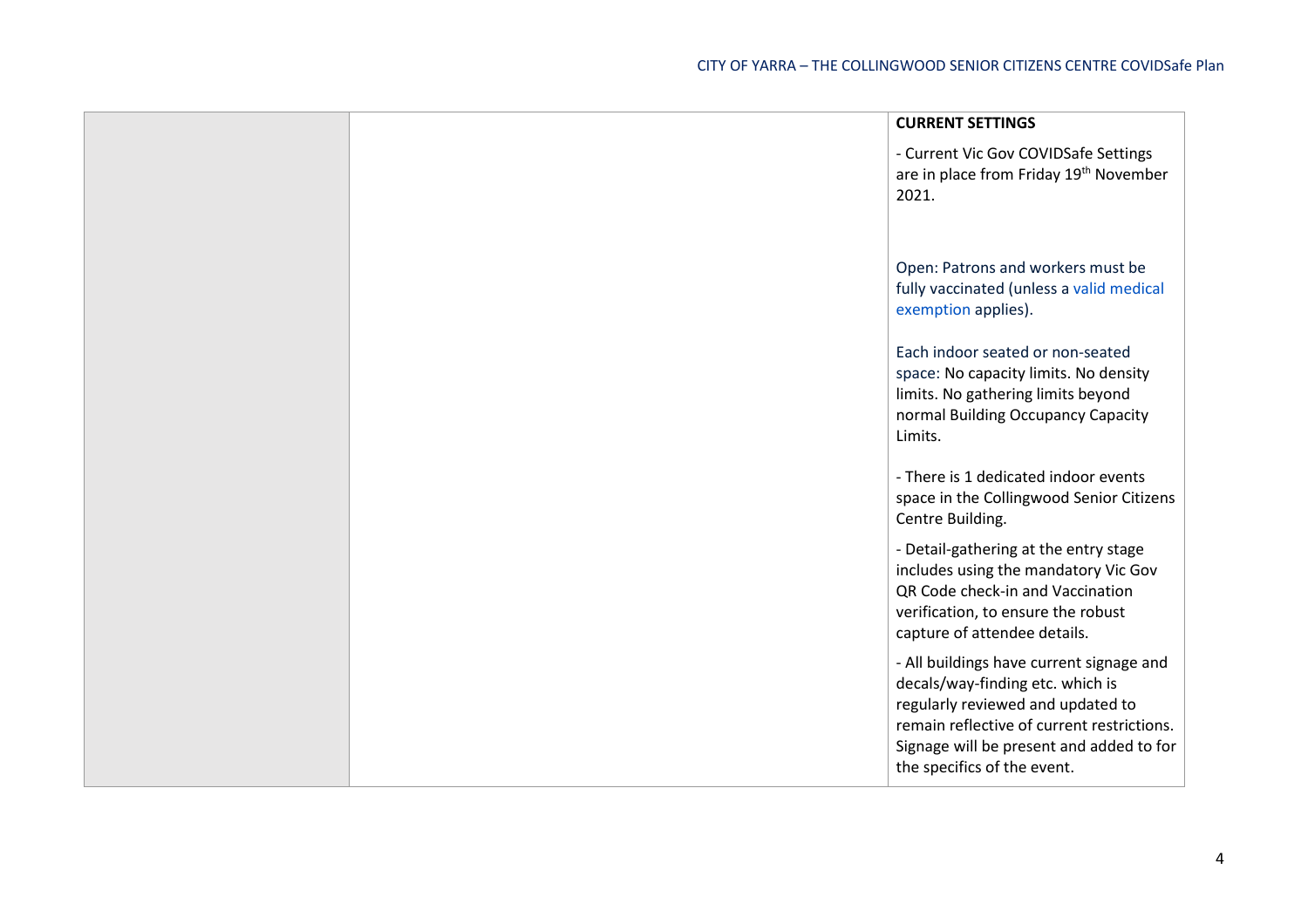|                  |                                                                                                                             | - The Collingwood Senior Citizens<br>Centre is a non-staffed space. When the<br>room is hired, the hirer is issued a key<br>and signs a hire agreement and venue<br>induction and becomes the principal<br>contact for the purposes of the event<br>for the duration of hire. The hirer is<br>responsible for managing and/or<br>delegating the additional role of COVID<br>Check-In Marshal, to assist in ensuring<br>vaccination verification, and capacity<br>limits in spaces with a max capacity<br>lower than the attendee numbers is not<br>exceeded. |
|------------------|-----------------------------------------------------------------------------------------------------------------------------|--------------------------------------------------------------------------------------------------------------------------------------------------------------------------------------------------------------------------------------------------------------------------------------------------------------------------------------------------------------------------------------------------------------------------------------------------------------------------------------------------------------------------------------------------------------|
|                  | Calculate and document capacity according to latest restrictions.<br>$\bullet$                                              | <b>Venue Management</b>                                                                                                                                                                                                                                                                                                                                                                                                                                                                                                                                      |
|                  | Reconfigure seating plans for allowable capacity and distancing -<br>eg. Checkerboard seating / seats and rows in-between.  | <b>COVIDSafe Events Coordinator -</b><br>Michael Finney - 0438 338 708                                                                                                                                                                                                                                                                                                                                                                                                                                                                                       |
|                  | Limit door sales.                                                                                                           | <b>Operations Team Leader - Rochelle</b>                                                                                                                                                                                                                                                                                                                                                                                                                                                                                                                     |
|                  | For non-ticketed areas like foyers, have strategies in place to<br>ensure physical distancing between non-household groups. | Koumantatakis (Team Leader Venue<br>Operations) - 0447 925 753                                                                                                                                                                                                                                                                                                                                                                                                                                                                                               |
| <b>Auditoria</b> | Manage egress from auditorium                                                                                               | Administration Team Leader - Kate Van<br>der Lit (Team Leader Venues<br>Administration) - 0438 051 681                                                                                                                                                                                                                                                                                                                                                                                                                                                       |
|                  |                                                                                                                             | <b>External</b>                                                                                                                                                                                                                                                                                                                                                                                                                                                                                                                                              |
|                  |                                                                                                                             | Hiring Party (Organisation or private<br>individual or group)                                                                                                                                                                                                                                                                                                                                                                                                                                                                                                |
|                  |                                                                                                                             | - The Collingwood Senior Citizens<br>Centre has a flexible auditorium with no<br>fixed furniture or seating. Event<br>furniture is either set by the hire group,                                                                                                                                                                                                                                                                                                                                                                                             |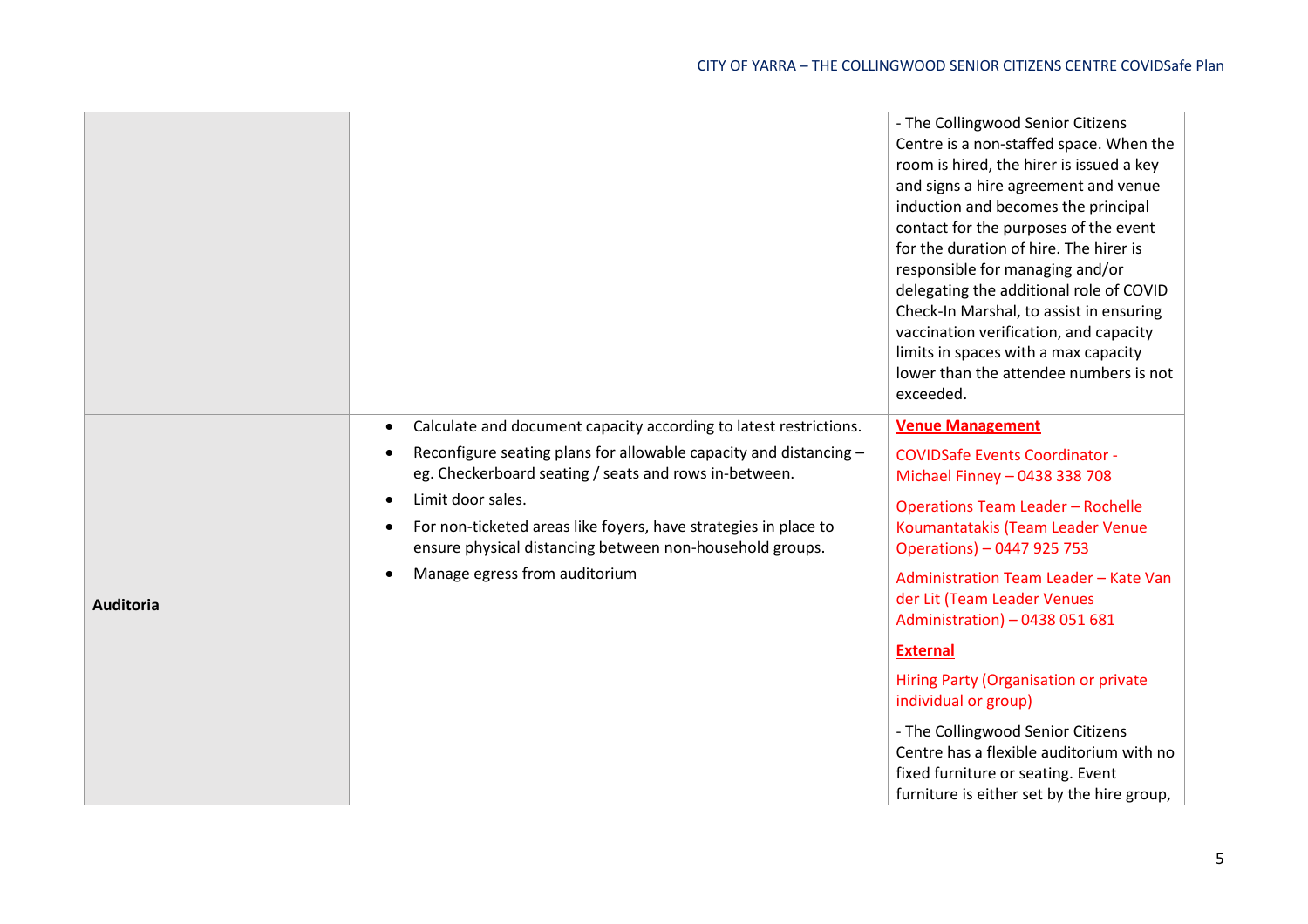|                              |                                                                                                   | or set by cleaning contractors prior to<br>applicable events. It is the responsibility<br>of the hirer or hire group to ensure<br>distancing requirements are met.                                                                                                                                         |
|------------------------------|---------------------------------------------------------------------------------------------------|------------------------------------------------------------------------------------------------------------------------------------------------------------------------------------------------------------------------------------------------------------------------------------------------------------|
|                              |                                                                                                   | - Venues & Events Bookings &<br>Operations Teams work with either<br>internal stakeholders or external hiring<br>parties throughout the event planning<br>process, to ensure ticket sales are<br>limited to within allowable capacity<br>numbers.                                                          |
|                              | Plan process for patron arrival points<br>$\bullet$                                               | <b>Venue Management</b>                                                                                                                                                                                                                                                                                    |
|                              | Plan to reduce crowding and promote physical distancing                                           | <b>COVIDSafe Events Coordinator -</b>                                                                                                                                                                                                                                                                      |
|                              | Circulation of patrons in public areas - separate entrance/ exit                                  | Michael Finney - 0438 338 708                                                                                                                                                                                                                                                                              |
|                              | Manage queueing and utilise markers, rope areas, barriers and<br>signage for distance compliance. | <b>Operations Team Leader - Rochelle</b><br>Koumantatakis (Team Leader Venue                                                                                                                                                                                                                               |
|                              | Manage hygiene - hand sanitiser and etc.                                                          | Operations) - 0447 925 753                                                                                                                                                                                                                                                                                 |
|                              |                                                                                                   | <b>External</b>                                                                                                                                                                                                                                                                                            |
| <b>Venue Ingress/ Egress</b> |                                                                                                   | Hiring Party (Organisation or private<br>individual or group)                                                                                                                                                                                                                                              |
|                              |                                                                                                   | - Internal stakeholder event contacts,<br>and external hiring parties are<br>encouraged to place patron<br>arrival/queueing areas prior to<br>reception/check-in outdoor on the<br>portico entrance. This option is lower<br>risk of transmission, due to being an<br>open-air setting. Signage will be in |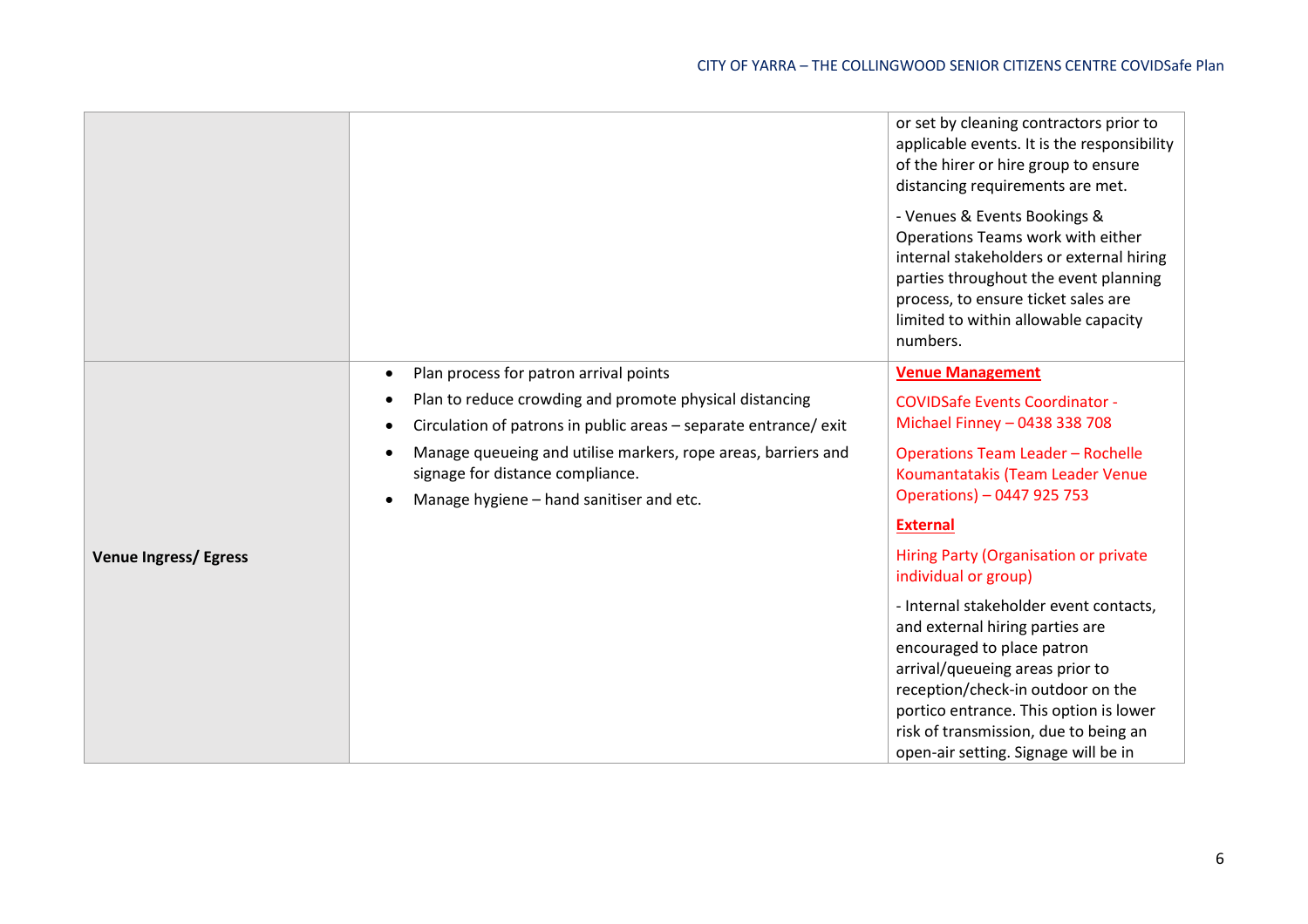|                                                                        |                                                                                                                                                                                 | place, reminding patrons of the<br>importance of social distancing.                                                                                                                                                                                                                                                                                                                                                                     |
|------------------------------------------------------------------------|---------------------------------------------------------------------------------------------------------------------------------------------------------------------------------|-----------------------------------------------------------------------------------------------------------------------------------------------------------------------------------------------------------------------------------------------------------------------------------------------------------------------------------------------------------------------------------------------------------------------------------------|
|                                                                        |                                                                                                                                                                                 | - Security contractors are<br>recommended to be engaged for high-<br>risk event settings (21 <sup>st</sup> Birthday Parties<br>for example, or events where large<br>amounts of liquor are expected to be<br>consumed) and can be delegated the<br>additional role of COVID Check-In<br>Marshal, as well as being posted to<br>specific bottle-neck areas such as<br>Ingress/Egress, to assist in ensuring<br>distancing is adhered to. |
|                                                                        |                                                                                                                                                                                 | - Additional PPE stock (sanitiser + anti-<br>bacterial wipes - NO MASKS) is<br>available for patrons and available<br>throughout proceedings, if patrons feel<br>more comfortable, they can access this<br>at their convenience. This stock will be<br>monitored and replenished as needed.                                                                                                                                             |
|                                                                        | <b>Seating Allocation:</b><br>$\bullet$                                                                                                                                         | <b>Venue Management</b>                                                                                                                                                                                                                                                                                                                                                                                                                 |
|                                                                        | Manage ticketing to allow for allocation of physically distanced<br>٠<br>seating and groups where allowed.                                                                      | <b>COVIDSafe Events Coordinator -</b><br>Michael Finney - 0438 338 708                                                                                                                                                                                                                                                                                                                                                                  |
| <b>Ticketing &amp; Box Office. Managing</b><br>capacity and distancing | <b>Contactless Ticketing:</b><br>$\bullet$<br>Put in place process, procedure and equipment to facilitate.<br>$\bullet$<br>Warnings, Advice, Terms and Conditions:<br>$\bullet$ | <b>Operations Team Leader - Rochelle</b><br>Koumantatakis (Team Leader Venue<br>Operations) - 0447 925 753                                                                                                                                                                                                                                                                                                                              |
|                                                                        | Provide patrons with essential venue information including<br>$\bullet$<br>updated health and hygiene controls and conditions of venue<br>entry at point of ticket purchase.    | Administration Superv. - Kate Van der<br>Lit (Team Leader Venues<br>Administration) - 0438 051 681                                                                                                                                                                                                                                                                                                                                      |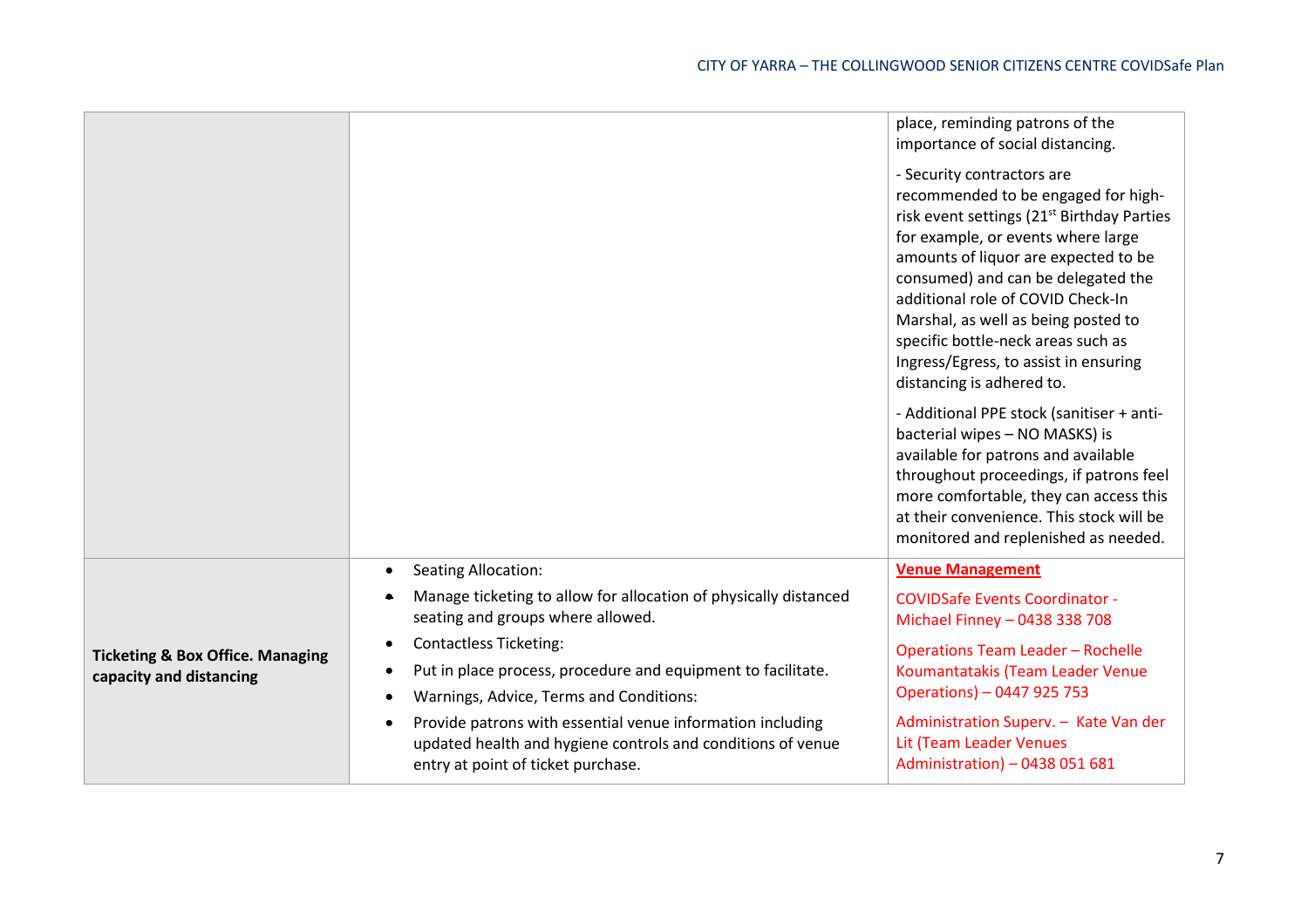|                                 | Exchanges & Refunds: Update policies so unwell patrons do not<br>attend                                                                                                                                                                                                                            | <b>External</b><br>Hiring Party (Organisation or private<br>individual or group)<br>- Ticketing and Box Office is managed by<br>the hiring party or internal/external<br>event contact. Advice and assistance on<br>these measures will be discussed at pre-                                                                                                                                                                                                                                                                                                      |
|---------------------------------|----------------------------------------------------------------------------------------------------------------------------------------------------------------------------------------------------------------------------------------------------------------------------------------------------|-------------------------------------------------------------------------------------------------------------------------------------------------------------------------------------------------------------------------------------------------------------------------------------------------------------------------------------------------------------------------------------------------------------------------------------------------------------------------------------------------------------------------------------------------------------------|
|                                 |                                                                                                                                                                                                                                                                                                    | event planning and site visit sessions.<br>- Box-Office (if applicable) will be<br>encouraged to use pre-booked<br>ticketing, to ensure Box Office activities<br>remain contactless, with guests<br>marked-off using QR Code Scanning<br>ticket on smart phone or physical ticket.<br>Any provision for name<br>badges/materials encouraged to be<br>managed in a way that guests do not<br>risk touching. Venues & Events<br>recommend essential venue<br>information packs be provided to ticket<br>holders, and affiliate attendees/staff<br>prior to arrival. |
| <b>Performers inc Musicians</b> | Performers distance to Audience as per regulations<br>$\bullet$<br>Ensure compliance with changeable regulations regarding distance<br>$\bullet$<br>between performers, and specific regulations regarding Singers,<br>Wind Instrument players, and non-reeded wind instruments such<br>as flutes. | <b>Venue Management</b><br><b>COVIDSafe Events Coordinator -</b><br>Michael Finney - 0438 338 708                                                                                                                                                                                                                                                                                                                                                                                                                                                                 |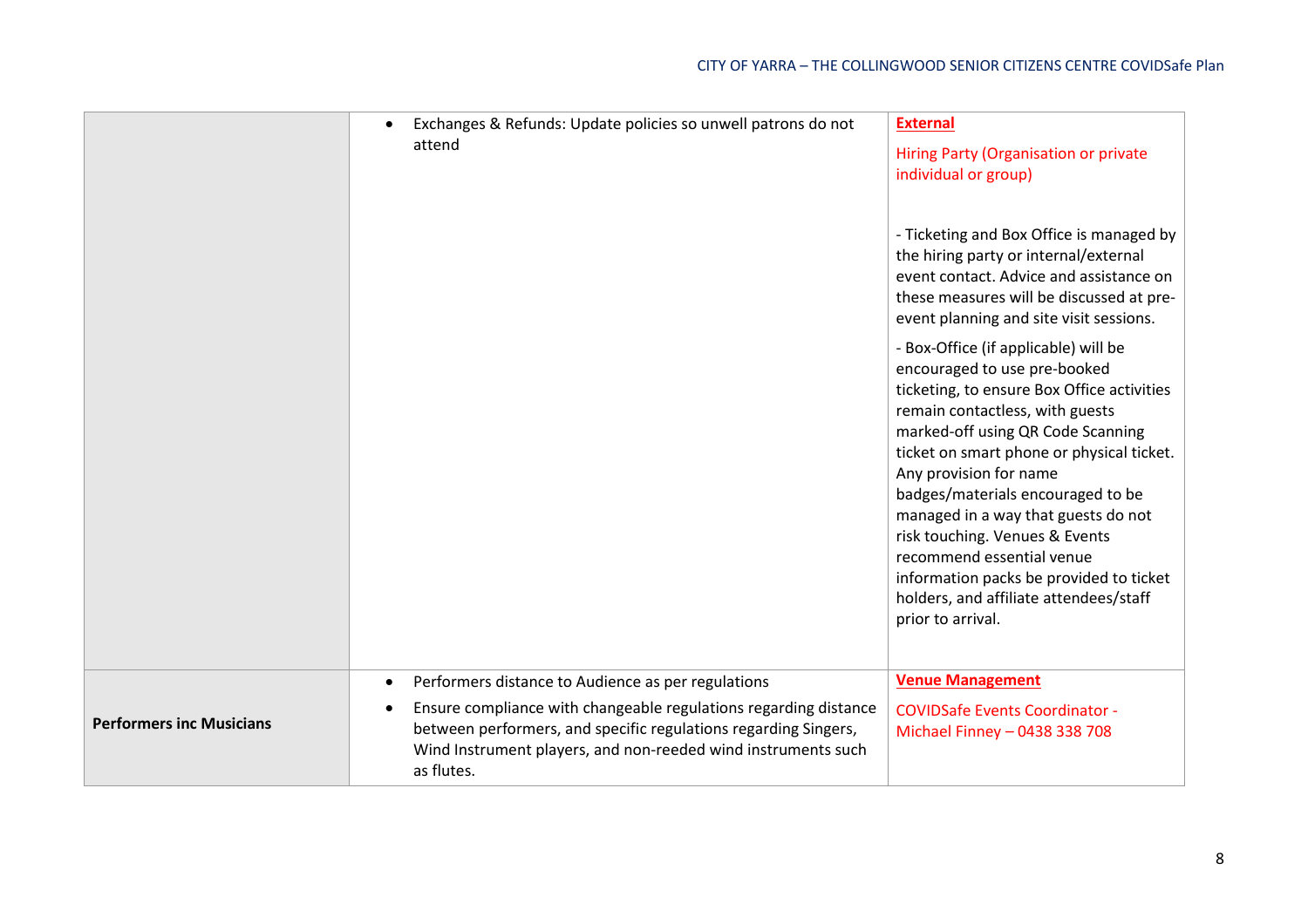|                           | Other musicians and performers should maintain a physical<br>$\bullet$<br>distance of 1.5 metres where possible<br>Where physical distancing is not possible, including with staff who<br>$\bullet$<br>work backstage with performers, limit the duration of close<br>contact. | Administration Superv. - Kate Van der<br>Lit (Team Leader Venues<br>Administration) - 0438 051 681<br><b>Operations Team Leader - Rochelle</b><br>Koumantatakis (Team Leader Venue<br>Operations) - 0447 925 753 |
|---------------------------|--------------------------------------------------------------------------------------------------------------------------------------------------------------------------------------------------------------------------------------------------------------------------------|------------------------------------------------------------------------------------------------------------------------------------------------------------------------------------------------------------------|
|                           |                                                                                                                                                                                                                                                                                | <b>External</b>                                                                                                                                                                                                  |
|                           |                                                                                                                                                                                                                                                                                | Hiring Party (Organisation or private<br>individual or group)                                                                                                                                                    |
|                           |                                                                                                                                                                                                                                                                                | - Event Staff and 3rd Party Contractors,<br>Hirers, guests and volunteers need to<br>be verified as having 2 doses of COVID-<br>19 Vaccine to enter the building.                                                |
|                           |                                                                                                                                                                                                                                                                                | - Signage in place throughout the<br>building.                                                                                                                                                                   |
|                           |                                                                                                                                                                                                                                                                                | It is the hirer or hire group's<br>responsibility to ensure all users of BOH<br>areas, including contractors and<br>volunteers adhere to distancing and<br>hygiene.                                              |
|                           | Ensure compliance with any regulation regarding performance<br>$\bullet$<br>timings                                                                                                                                                                                            | <b>Venue Management</b><br><b>COVIDSafe Events Coordinator -</b>                                                                                                                                                 |
| <b>Performance timing</b> | https://www.coronavirus.vic.gov.au/entertainment-and-culture                                                                                                                                                                                                                   | Michael Finney - 0438 338 708                                                                                                                                                                                    |
|                           | https://creative.vic.gov.au/resources/restrictions-summary                                                                                                                                                                                                                     | Venue Officer/COVID Marshal-<br><b>Rostered from Events Permanent &amp;</b><br>Casual pool - 0437 007 965                                                                                                        |
|                           |                                                                                                                                                                                                                                                                                |                                                                                                                                                                                                                  |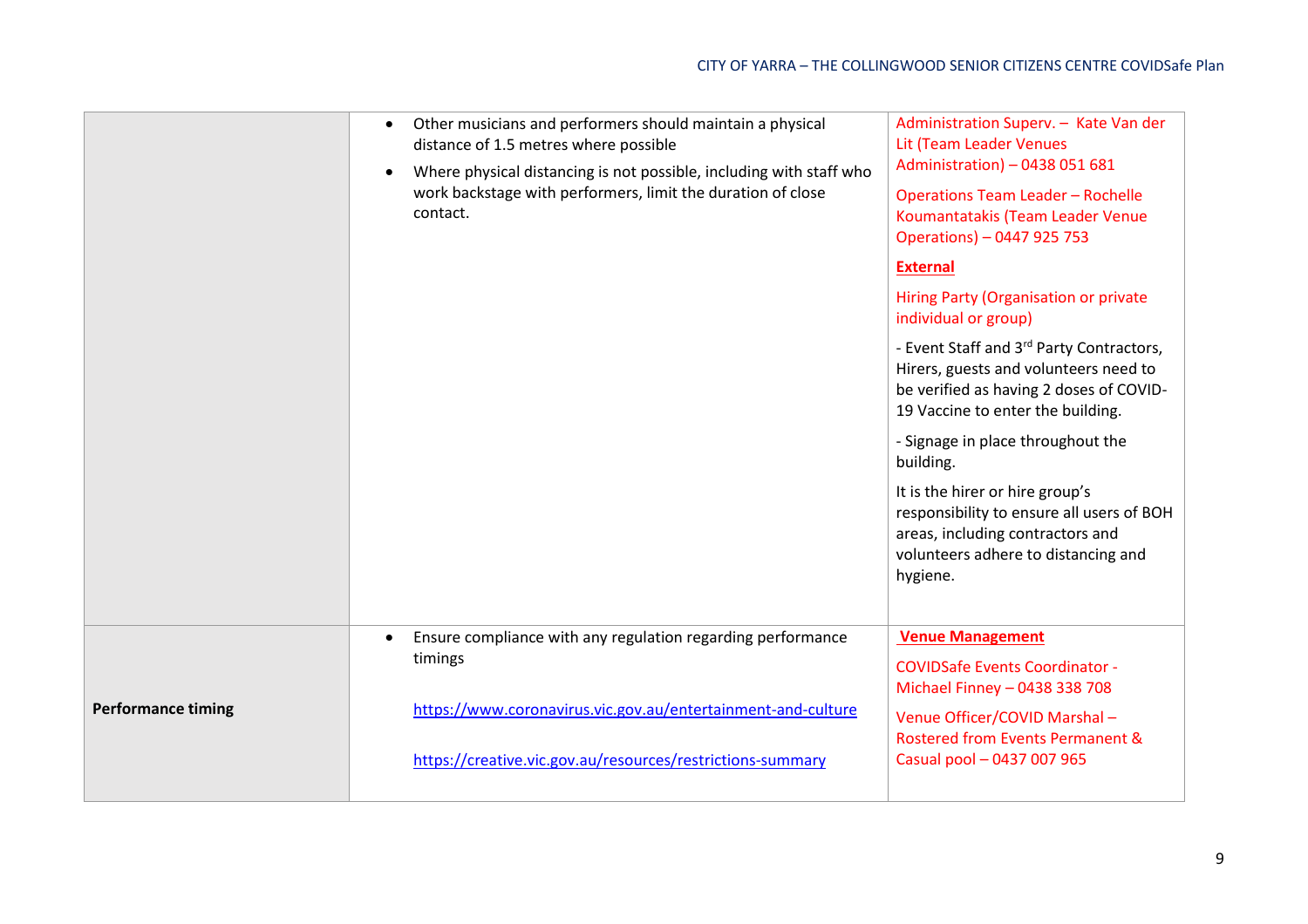|  | <b>Operations Team Leader - Rochelle</b><br>Koumantatakis (Team Leader Venue<br>Operations) - 0447 925 753                                                                                               |
|--|----------------------------------------------------------------------------------------------------------------------------------------------------------------------------------------------------------|
|  | <b>External</b>                                                                                                                                                                                          |
|  | Hiring Party (Organisation or private<br>individual or group)                                                                                                                                            |
|  | - There are no current listed<br>Performance timing restrictions -<br>COVID Check-In Marshals (hirer) in<br>place ensuring Check-In and distancing<br>between performers and audience are<br>adhered to. |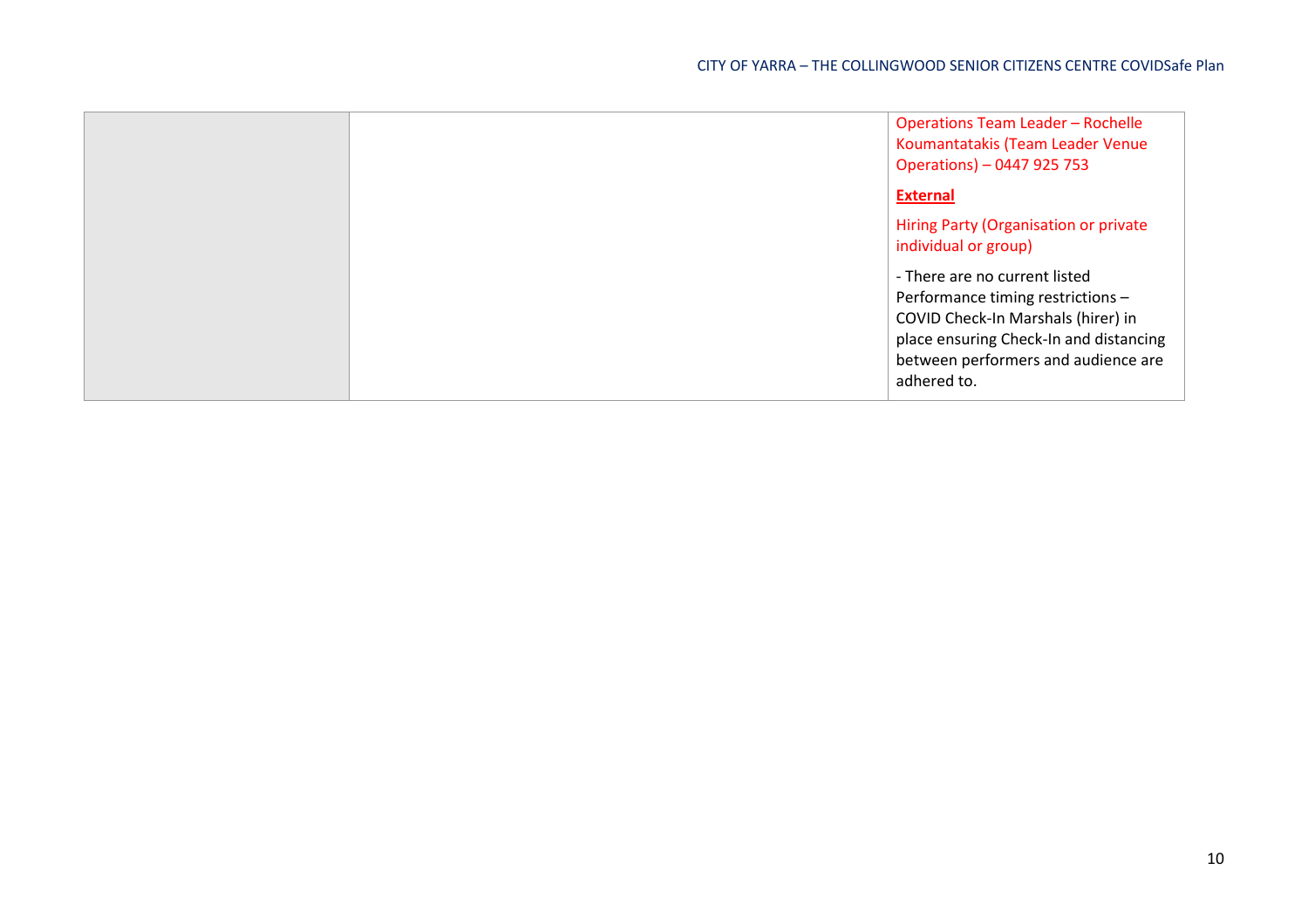| 2. Wear a Face Covering                                                                                                                   |                                                                                                                                                                                                                                                                                           |                                                                                                                                                                                                                                                                                                                                                                                                                                                                                                                                                                                                                                                                                                                                                                                                                                                                                                                                                                                 |
|-------------------------------------------------------------------------------------------------------------------------------------------|-------------------------------------------------------------------------------------------------------------------------------------------------------------------------------------------------------------------------------------------------------------------------------------------|---------------------------------------------------------------------------------------------------------------------------------------------------------------------------------------------------------------------------------------------------------------------------------------------------------------------------------------------------------------------------------------------------------------------------------------------------------------------------------------------------------------------------------------------------------------------------------------------------------------------------------------------------------------------------------------------------------------------------------------------------------------------------------------------------------------------------------------------------------------------------------------------------------------------------------------------------------------------------------|
| <b>REQUIREMENTS</b>                                                                                                                       | <b>HOW WILL YOU DO THIS? ACTIONS</b>                                                                                                                                                                                                                                                      | WHO IS RESPONSIBLE? RESOURCES NEEDED?<br><b>ACTIONS COMPLETED?</b>                                                                                                                                                                                                                                                                                                                                                                                                                                                                                                                                                                                                                                                                                                                                                                                                                                                                                                              |
| All workers, performers, crew and<br>patrons attending the Venue must<br>wear a fitted face covering.<br>Unless Lawful exemption applies- | provide adequate face coverings and Personal Protective<br>$\bullet$<br>Equipment (PPE) to workers that do not have their own<br>Active monitoring of fitted face mask/coverings for all staff,<br>$\bullet$<br>patrons and performers as regulated unless a lawful<br>exemption applies. | COVIDSafe Events Coordinator - Michael Finney -<br>0438 338 708<br><b>Operations Team Leader - Rochelle</b><br>Koumantatakis (Team Leader Venue Operations)<br>$-0447925753$<br><b>External</b><br>Hiring Party (Organisation or private individual or<br>group)<br>- Face coverings are NOT mandatory indoors<br>under current restrictions, with the exception of<br>the following:<br>Catering/Drinks Service Staff: Face masks will still<br>be required for workers serving the public at<br>hospitality venues<br>There are special exemptions for weddings and<br>funerals: If everyone present is fully vaccinated,<br>you can host or attend weddings, funerals with<br>no limits on density or attendance. If vaccination<br>status isn't being checked, these events are<br>restricted to one person per 4 sqm up to a<br>maximum of 50 people per facility. The cap at<br>funerals doesn't include those required to<br>conduct the funeral and the cap at weddings |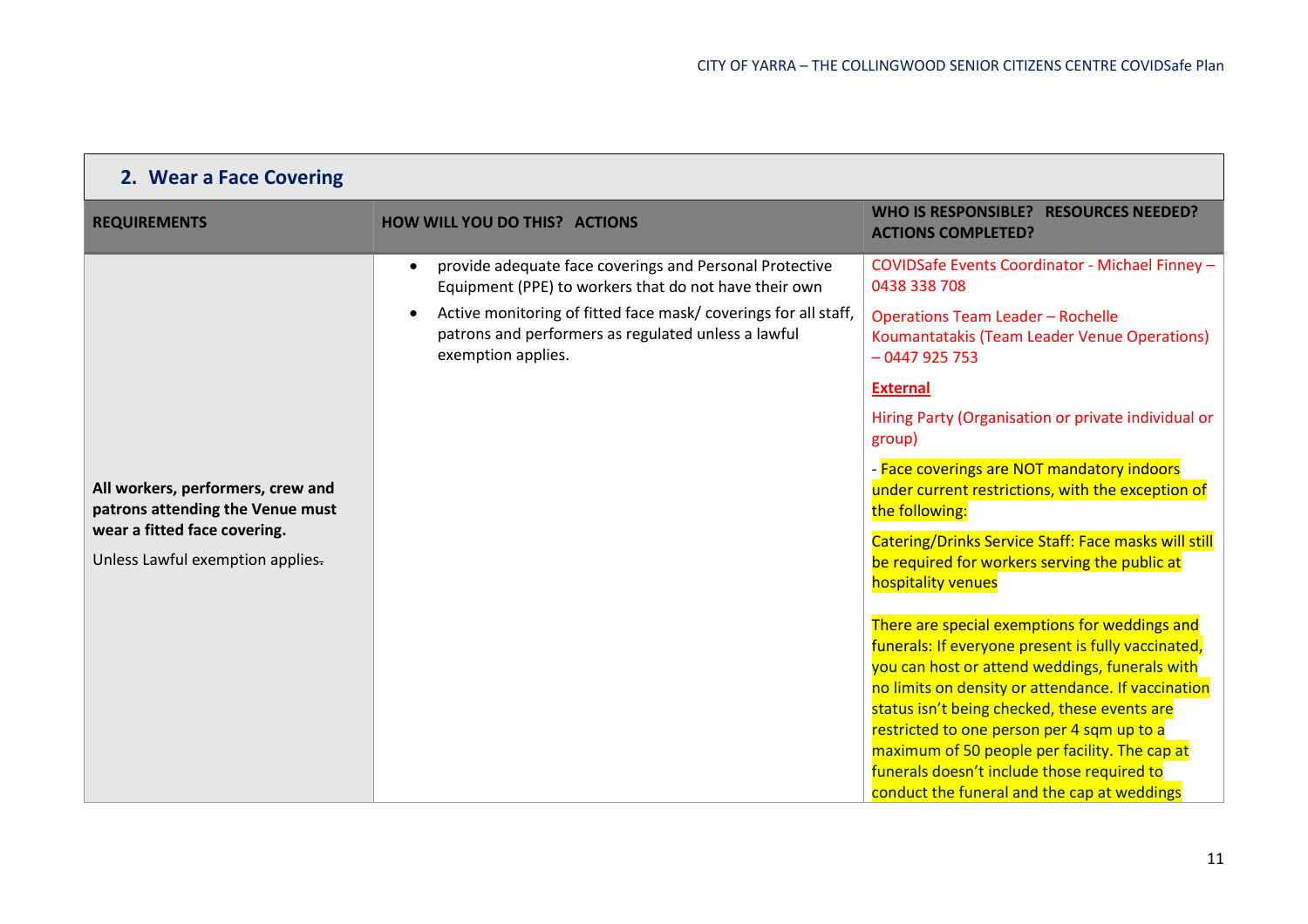| consult with all staff and volunteers regarding level of<br>$\bullet$<br>comfort with PPE if interacting with visitors / artists.<br>0438 338 708<br>review any need to install screens or barriers in addition to<br>$\bullet$<br><b>External</b><br>masks. Eg. Box Office.<br>Michael Finney will stay informed of updates regards relevant PPE<br>group)<br>protocols as Government advice changes, through regular<br>- Face coverings are NOT mandatory in indoor<br>monitoring of DHHS web site.<br>settings under current restrictions<br>All staff / volunteers who would like to wear a mask will be<br>$\bullet$<br>https://www.coronavirus.vic.gov.au/how-we-<br>provided with training, instruction and guidance on how to<br>Mask & PPE for Staff, Artists, Patrons<br>work-current-restrictions#entertainment<br>correctly fit, use and dispose of PPE if required<br>Ensure all person wear a face covering<br>- During times of non-mandatory mask-wearing<br>See 'The Appropriate use of personal protective equipment<br>$\bullet$<br>and / or required PPE unless a lawful<br>settings, we will operate under the following:<br>for coronavirus in the work environment'.<br>exemption applies.<br>Whilst we cannot mandate event staff wear face<br>All workers to be informed that cloth masks should be<br>$\bullet$<br>masks, it has been common practice throughout<br>washed each day after use. However, if during the day the<br>various levels of restrictions for COY Venue<br>mask is visibly dirty or wet, the mask needs to be washed<br>Officers to wear masks when on duty. This event<br>immediately.<br>will be no different, and it will be strongly<br>recommended that all COY staff wear face<br>masks.<br>- All COY Staff, Contractors will have Face Masks |  | doesn't include the marrying couple, celebrant or<br>photographer.<br>https://www.coronavirus.vic.gov.au/coronavirus-<br>sector-guidance-arts-and-recreation-services |
|------------------------------------------------------------------------------------------------------------------------------------------------------------------------------------------------------------------------------------------------------------------------------------------------------------------------------------------------------------------------------------------------------------------------------------------------------------------------------------------------------------------------------------------------------------------------------------------------------------------------------------------------------------------------------------------------------------------------------------------------------------------------------------------------------------------------------------------------------------------------------------------------------------------------------------------------------------------------------------------------------------------------------------------------------------------------------------------------------------------------------------------------------------------------------------------------------------------------------------------------------------------------------------------------------------------------------------------------------------------------------------------------------------------------------------------------------------------------------------------------------------------------------------------------------------------------------------------------------------------------------------------------------------------------------------------------------------------------------------------------------------------------------------------------------|--|-----------------------------------------------------------------------------------------------------------------------------------------------------------------------|
| who would like to wear a mask will be provided                                                                                                                                                                                                                                                                                                                                                                                                                                                                                                                                                                                                                                                                                                                                                                                                                                                                                                                                                                                                                                                                                                                                                                                                                                                                                                                                                                                                                                                                                                                                                                                                                                                                                                                                                       |  | COVIDSafe Events Coordinator - Michael Finney -<br>Hiring Party (Organisation or private individual or<br>provided to them if they require them. Those                |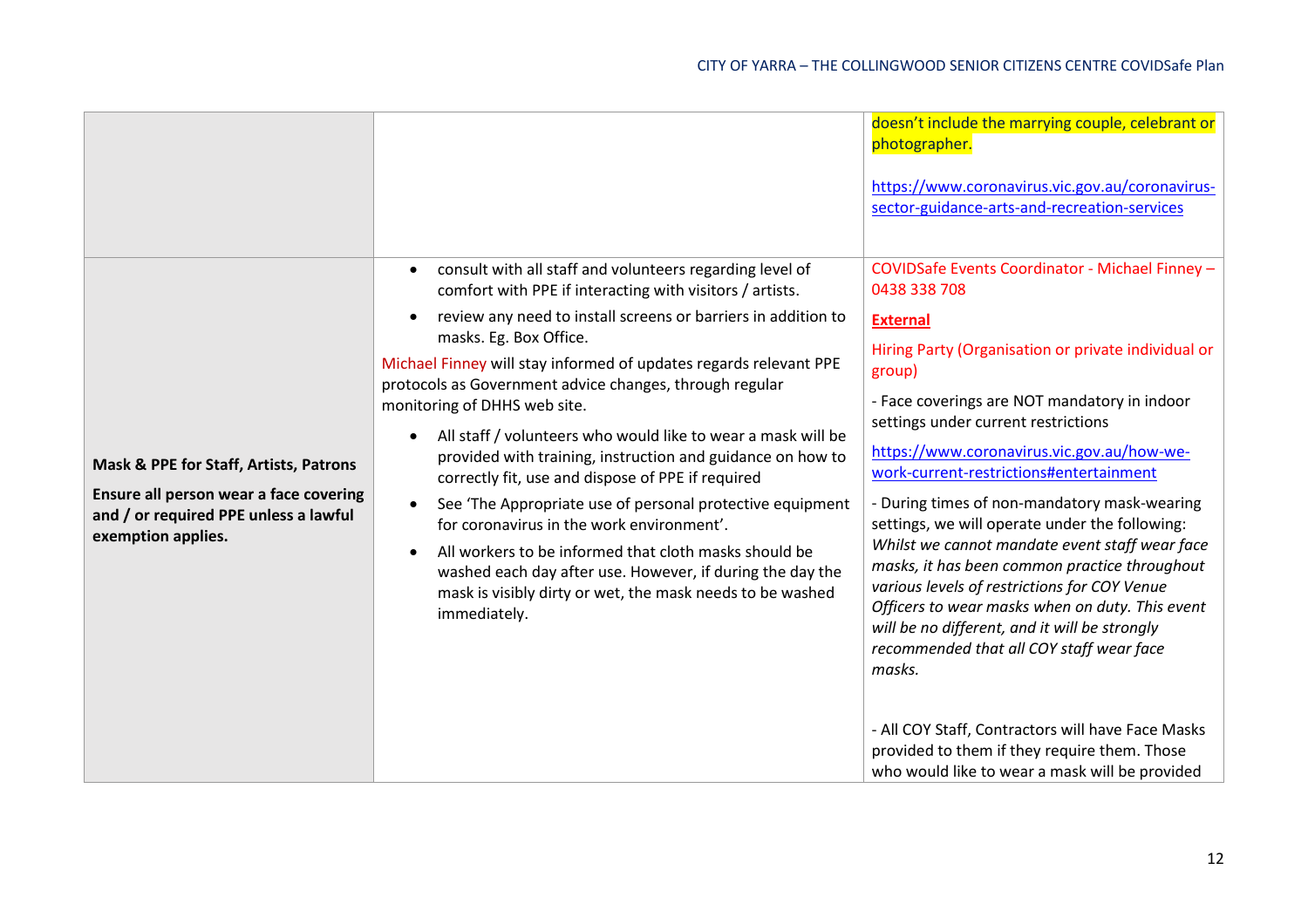|  | with training, instruction and guidance on how to<br>correctly fit, use and dispose of PPE if required.                                                                                                                                        |
|--|------------------------------------------------------------------------------------------------------------------------------------------------------------------------------------------------------------------------------------------------|
|  | Correct face covering protocols:<br>https://www.dhhs.vic.gov.au/face-coverings-<br>covid-19#how-do-i-wear-a-face-covering-<br>correctly                                                                                                        |
|  | Correct use of PPE and Procurement of PPE<br>Guidelines:<br>https://www.dhhs.vic.gov.au/preventing-<br>infection-workplace-covid-19#personal-<br>protective-equipment-ppe-guidance<br>Signage for, staff and performers at public<br>entrances |

| 3. PRACTICE GOOD HYGIENE & CLEANING                          |                                                                                                                           |                                                                                                            |
|--------------------------------------------------------------|---------------------------------------------------------------------------------------------------------------------------|------------------------------------------------------------------------------------------------------------|
| <b>REQUIREMENTS</b>                                          | <b>HOW WILL YOU DO THIS? ACTIONS</b>                                                                                      | WHO IS RESPONSIBLE? RESOURCES<br><b>NEEDED? ACTIONS COMPLETED?</b>                                         |
|                                                              | City of Yarra commits to adopting best practice in hygiene and cleaning<br>for both staff and patrons.                    | <b>COVIDSafe Events Coordinator - Michael</b><br>Finney - 0438 338 708                                     |
| Document & Adopt good Hygiene<br>practices - Staff & Patrons | Our practices are guided by the following DHHS advice:<br>Coronavirus Cleaning Guidelines for Workplaces. Information for | <b>Operations Team Leader - Rochelle</b><br>Koumantatakis (Team Leader Venue<br>Operations) - 0447 925 753 |
|                                                              | business owners, managers and cleaners.<br>Factsheet - Cleaning Guidelines. Building owners and managers                  | <b>External</b>                                                                                            |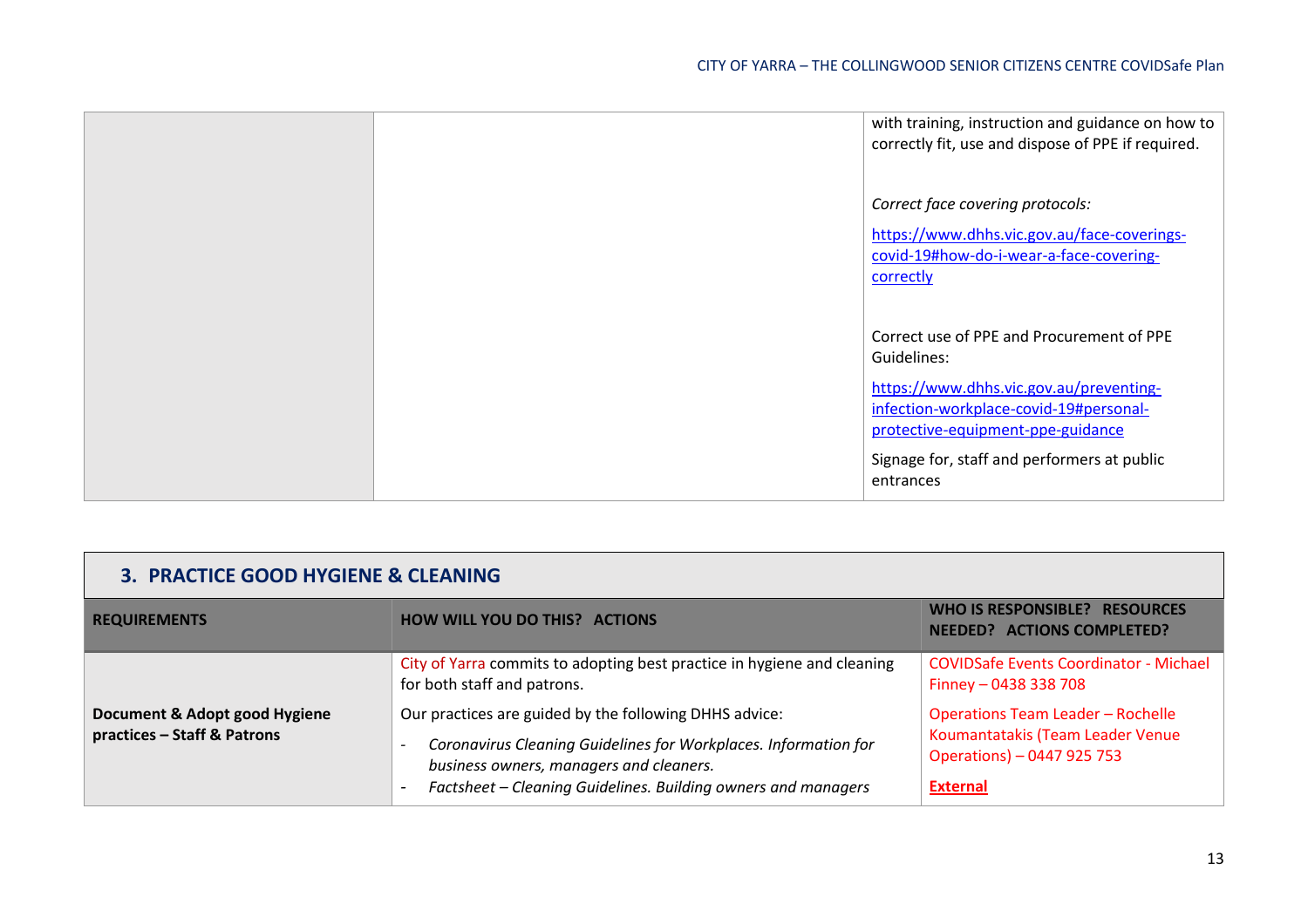|                                                                                                                   | Venue Signage - for Patrons and all Workers.                                                                                                                                                                                                                                                                                                                                                                                                                                                                                                                                                                                                                                                                             | Hiring Party (Organisation or private<br>individual or group)<br>- The venue has operated intermittently<br>throughout Pandemic, consistent with<br>current Govt Regs and restrictions.<br>Signage is in place throughout the<br>venue, regularly reviewed and updated<br>in consultation with Yarra Council CRRT<br>(Critical Response & Recovery Team).                                                                                                                                                                                                                                                                                                                             |
|-------------------------------------------------------------------------------------------------------------------|--------------------------------------------------------------------------------------------------------------------------------------------------------------------------------------------------------------------------------------------------------------------------------------------------------------------------------------------------------------------------------------------------------------------------------------------------------------------------------------------------------------------------------------------------------------------------------------------------------------------------------------------------------------------------------------------------------------------------|---------------------------------------------------------------------------------------------------------------------------------------------------------------------------------------------------------------------------------------------------------------------------------------------------------------------------------------------------------------------------------------------------------------------------------------------------------------------------------------------------------------------------------------------------------------------------------------------------------------------------------------------------------------------------------------|
| All 'high-touch areas' of the venue<br>should be cleaned and sanitised<br>regularly.<br>Both steps are essential. | Create an all of venue specific check list itemising all key surfaces<br>needing regular cleaning.<br>Identify which products are required for cleaning.<br>Frequently touched surfaces will be cleaned by staff with both<br>$\bullet$<br>detergent and disinfectant on a daily basis or more often as<br>required and documented. Eg. Door handles, shared work<br>equipment, controls, bathroom.<br>Every venue clean must be documented by those performing the<br>٠<br>clean, utilising the Cleaning Check List. Dated.<br>Dispose of disposable cleaning products and items safely<br>$\bullet$<br>Document PPE for Cleaning. (Gloves, masks)<br>٠<br>Monitor supplies of cleaning products and restock as needed. | <b>COVIDSafe Events Coordinator - Michael</b><br>Finney - 0438 338 708<br>Cleaning Contractor - ARA Cleaning<br><b>Services</b><br>Venue Officer/COVID Marshal-<br>Rostered from Events Permanent &<br>Casual pool - 0437 007 965<br><b>Operations Team Leader - Rochelle</b><br>Koumantatakis (Team Leader Venue<br>Operations) - 0447 925 753<br><b>External</b><br>Hiring Party (Organisation or private<br>individual or group)<br>- COY Cleaning Contractors engaged to<br>undertake function clean prior to and<br>post event, as well as additional toilet<br>cleans throughout the day and in<br>between the conference and dinner, to<br>current COVID-levels of cleanliness |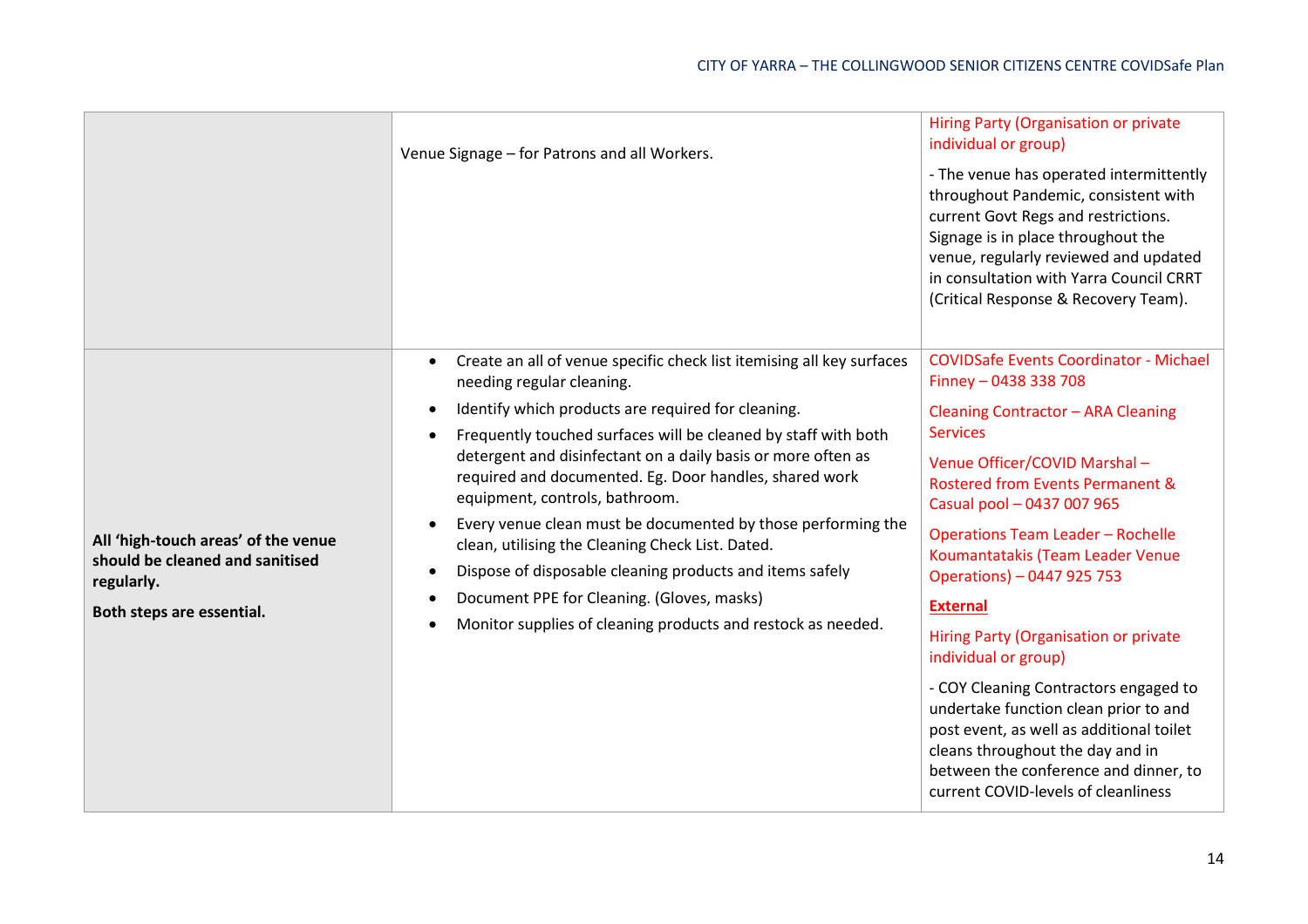|                                                                                                                    | Ensure hand sanitiser is stocked, working.                                  | <b>Operations Team Leader - Rochelle</b>                                                                                                                                                               |
|--------------------------------------------------------------------------------------------------------------------|-----------------------------------------------------------------------------|--------------------------------------------------------------------------------------------------------------------------------------------------------------------------------------------------------|
|                                                                                                                    | Ensure Bathroom well stocked with supplies of hand soap and paper<br>towels | Koumantatakis (Team Leader Venue<br>Operations) - 0447 925 753                                                                                                                                         |
| Provide and promote hand sanitiser for<br>workers and patrons at all key points of<br>facility and entrance/ exit. |                                                                             | - Regular maintenance audits of the<br>Collingwood Senior Citizens Centre are<br>undertaken to identify any issues around<br>amenities                                                                 |
|                                                                                                                    |                                                                             | - Adequate PPE stock (sanitiser + anti-<br>bacterial wipes - NO MASKS) is available<br>for Event staff/patrons throughout the<br>venue, with a focus on entry points of<br>the building and amenities. |
|                                                                                                                    | Any payments to be made contactless where possible - direct deposit,        | <b>Venue Management</b>                                                                                                                                                                                |
| <b>Contactless Payments Options</b>                                                                                | EFTPOS and etc. Box Office.                                                 | <b>COVIDSafe Events Coordinator - Michael</b><br>Finney - 0438 338 708                                                                                                                                 |
|                                                                                                                    |                                                                             | <b>Operations Team Leader - Rochelle</b><br>Koumantatakis (Team Leader Venue<br>Operations) - 0447 925 753                                                                                             |
|                                                                                                                    |                                                                             | Administration Team Leader - Kate Van<br>der Lit (Team Leader Venues<br>Administration) - 0438 051 681                                                                                                 |
|                                                                                                                    |                                                                             | <b>External</b>                                                                                                                                                                                        |
|                                                                                                                    |                                                                             | Hiring Party (Organisation or private<br>individual or group)                                                                                                                                          |
|                                                                                                                    |                                                                             | - Venues & Events Bookings &<br>Operations Teams work with either                                                                                                                                      |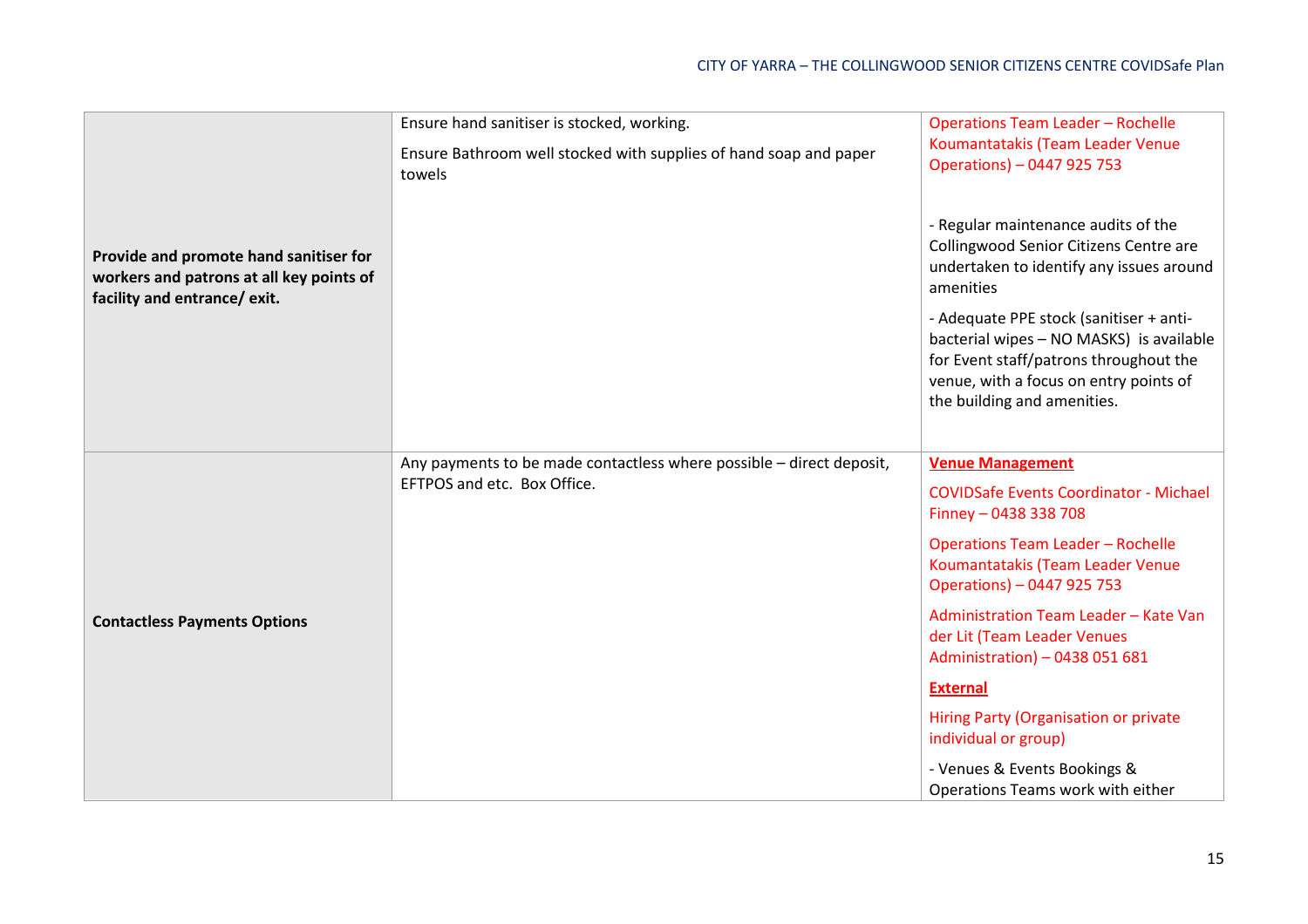|  | internal stakeholders or external hiring |
|--|------------------------------------------|
|  | parties throughout the event planning    |
|  | process and recommend ticket sales are   |
|  | limited to within allowable capacity     |
|  | numbers and remain contactless.          |
|  | - Contactless payment options            |
|  | recommended to Bar/Food Vendor(s)        |
|  |                                          |
|  |                                          |
|  |                                          |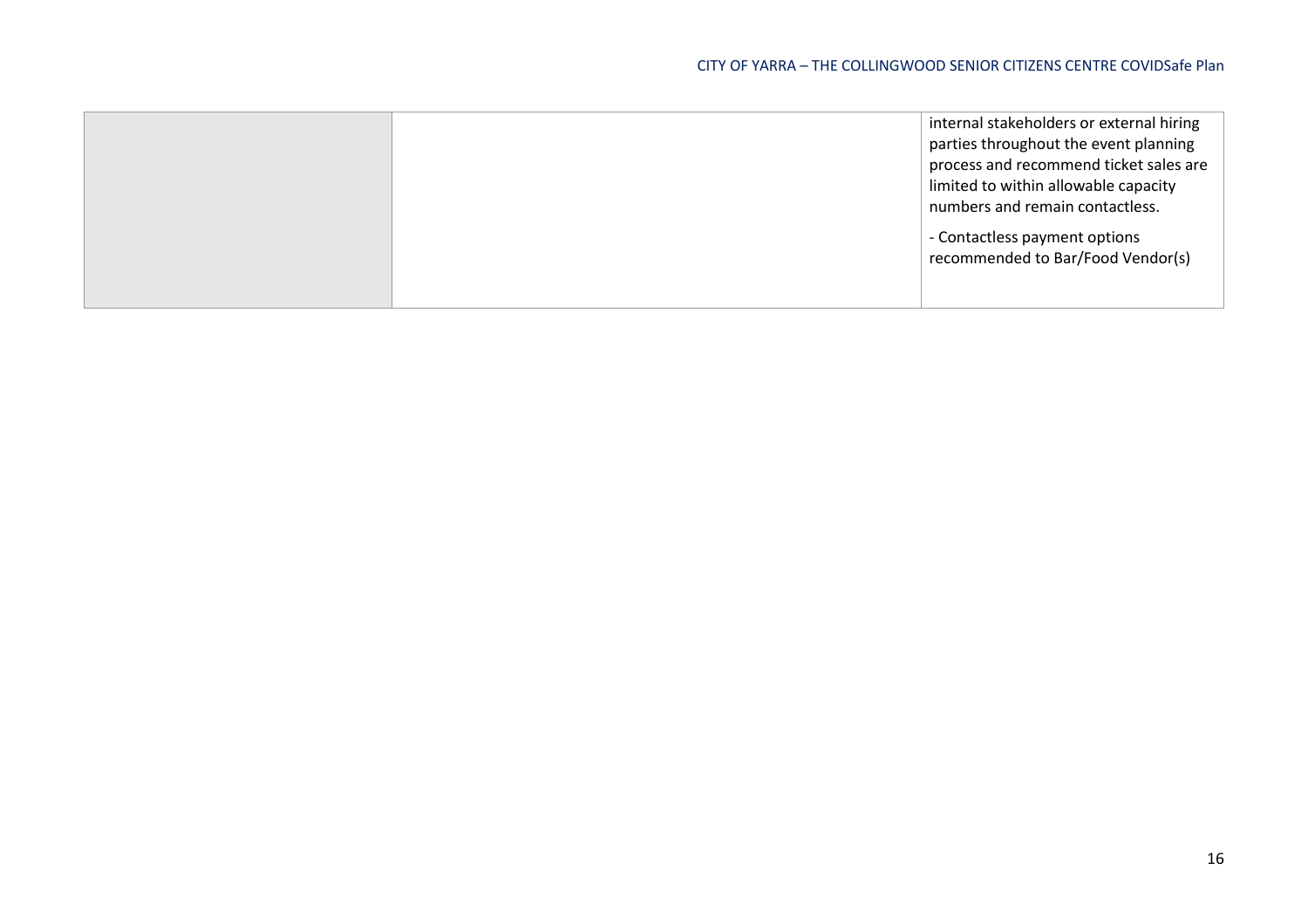| 4. KEEP RECORDS AND ACT QUICKLY IF STAFF BECOME UNWELL.         |                                                                                                                                                                                                                                                                                                                                         |                                                                                                                                                                                                                                                                                                                                                                                                                                                                                                                                                                                                                                                                                                                                                                                                                                                                                                      |
|-----------------------------------------------------------------|-----------------------------------------------------------------------------------------------------------------------------------------------------------------------------------------------------------------------------------------------------------------------------------------------------------------------------------------|------------------------------------------------------------------------------------------------------------------------------------------------------------------------------------------------------------------------------------------------------------------------------------------------------------------------------------------------------------------------------------------------------------------------------------------------------------------------------------------------------------------------------------------------------------------------------------------------------------------------------------------------------------------------------------------------------------------------------------------------------------------------------------------------------------------------------------------------------------------------------------------------------|
| <b>REQUIREMENTS</b>                                             | <b>HOW WILL YOU DO THIS? ACTIONS</b>                                                                                                                                                                                                                                                                                                    | WHO IS RESPONSIBLE? RESOURCES<br><b>NEEDED? ACTIONS COMPLETED?</b>                                                                                                                                                                                                                                                                                                                                                                                                                                                                                                                                                                                                                                                                                                                                                                                                                                   |
| Develop a business contingency plan to<br>manage any outbreaks. | See all actions and requirements below<br>$\bullet$<br>Identify the roles and responsibilities of employer and<br>employees.<br>Prepare for absenteeism of staff members required to<br>quarantine or isolate<br>Describe key dependencies (e.g. third-party providers)<br>Describe how you will continue to deliver essential services | <b>COVIDSafe Events Coordinator - Michael</b><br>Finney - 0438 338 708<br><b>Operations Team Leader - Rochelle</b><br>Koumantatakis (Team Leader Venue<br>Operations) - 0447 925 753<br>- The Collingwood Senior Citizens Centre is<br>not a staffed venue, and therefore the risk<br>of transmission or exposure to City of<br>Yarra workers in this venue is minimal.<br>- City of Yarra uses the Service Vic, the<br>Victorian Government-developed QR<br>Check-In system.<br>- All Staff, contractors, volunteers and<br>attendees will be required to check-in on<br>arrival.<br>- Event Staff and 3rd Party Contractors,<br>Hirers, guests and volunteers need to be<br>verified as having 2 doses of COVID-19<br>Vaccine to enter the building.<br>- If a staff becomes unwell prior to the<br>event, there is a standby list of casual<br>employees who can step in to fulfil their<br>role. |

<u> Tanzania de la pro</u>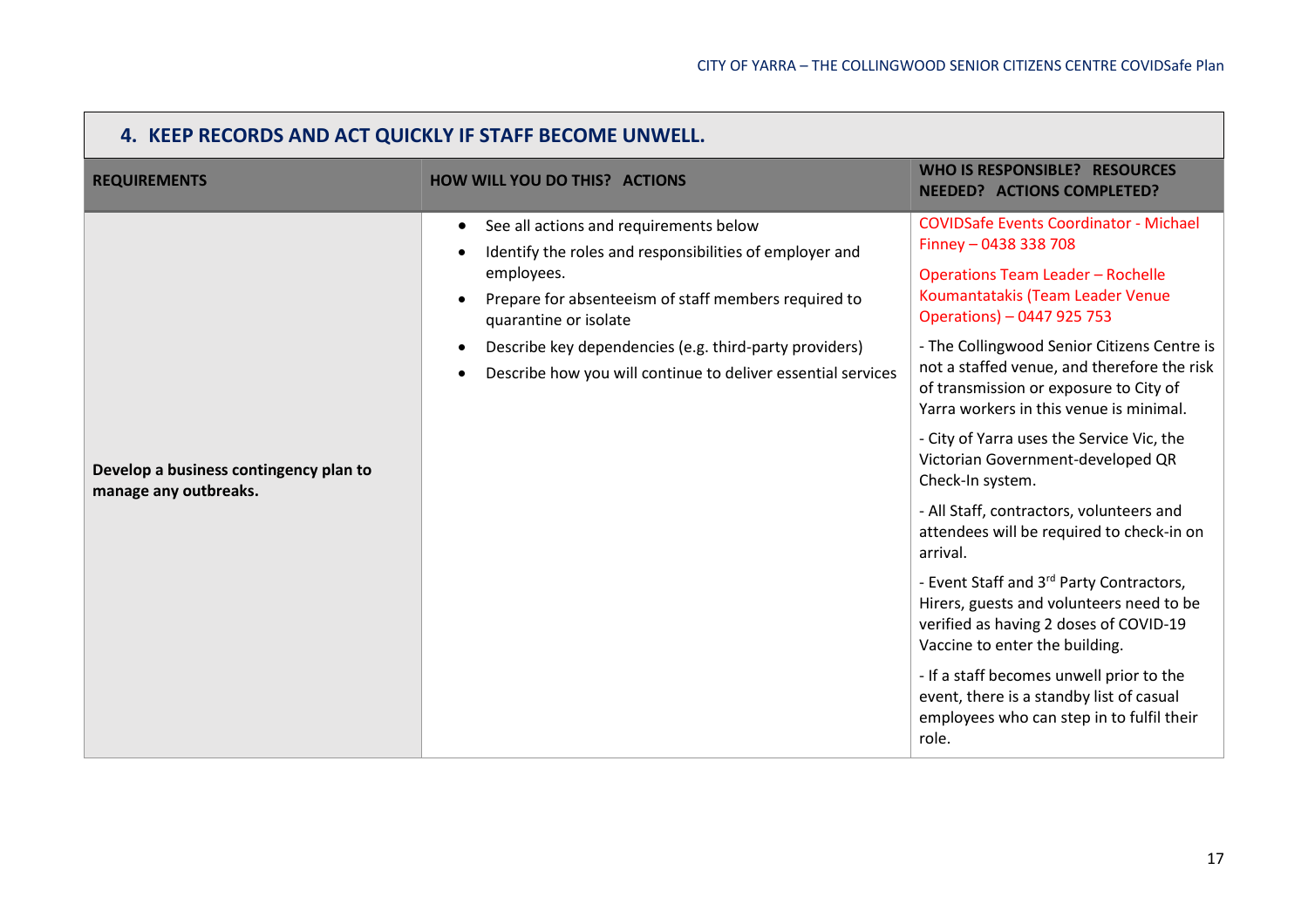|                                                                                                                        |                                                                                                                                                                           | - They will be taken to an isolation area<br>until arrangements can be made to allow<br>them to safely travel home.           |
|------------------------------------------------------------------------------------------------------------------------|---------------------------------------------------------------------------------------------------------------------------------------------------------------------------|-------------------------------------------------------------------------------------------------------------------------------|
|                                                                                                                        | If possible, establish an appropriate area to isolate staff<br>members within the venue.                                                                                  | <b>COVIDSafe Events Coordinator - Michael</b><br>Finney - 0438 338 708                                                        |
|                                                                                                                        | Any worker or patron showing symptoms or otherwise<br>suspected of COVID-19 will be supported to travel home<br>safely.                                                   | <b>Operations Team Leader - Rochelle</b><br>Koumantatakis (Team Leader Venue<br>Operations) - 0447 925 753                    |
|                                                                                                                        | They will be required to wear a mask and maintain strict<br>physical distancing from all other staff / patrons.                                                           | - The Collingwood Senior Citizens Centre is<br>not a staffed venue, and therefore the risk                                    |
|                                                                                                                        | All other staff, performers or patrons who have been in<br>$\bullet$<br>close contact with the confirmed or suspected case will be                                        | of transmission or exposure to City of<br>Yarra workers in this venue is minimal.                                             |
| Prepare for how you will manage a<br>suspected or confirmed case in an employee,<br>patron or performer at your venue. | notified and cannot attend the workplace until they have<br>been COVID tested and receive a negative result.                                                              | - If a staff member, volunteer or<br>contractor becomes unwell, they can be                                                   |
|                                                                                                                        | We will communicate with all affected workers about the<br>requirement that they self-isolate and must be COVID<br>tested.                                                | taken to an isolation area until such time<br>as arrangements have been made for<br>them to safely travel home.               |
|                                                                                                                        | They are required to self-isolate and not attend the work<br>premises until they have an 'all clear' from a COVID test.                                                   | - If a Patron becomes unwell, it is the hirer<br>or the hiring group to ensure they can be                                    |
|                                                                                                                        | Any worker waiting on a test result must notify the Venue<br>Manager or other delegate directly when they have the<br>outcome of their test, either positive or negative. | supported to make arrangements for<br>them to safely travel home. City of Yarra<br>On Call Officer can assist if the party is |
|                                                                                                                        | The COVID Marshal/ Manager MICHAEL FINNEY will enter a<br>full report of the incident and all actions taken into the                                                      | unable to arrange a method for the party<br>to safely make their own way.                                                     |
|                                                                                                                        | Venue's incident/ risk register, signed and dated.<br>The Manager will notify OH&S Manager (GAVIN DYCHE)                                                                  | DHHS Confirmed Case in the Workplace<br>Guidance:                                                                             |
|                                                                                                                        | The Manager will review notifying stakeholders via either<br>direct contact, web or social media if and when appropriate                                                  | https://www.dhhs.vic.gov.au/confirmed-<br>case-in-the-workplace-covid-19                                                      |
|                                                                                                                        | in the interests of clear and transparent communication<br><b>DEPENDENT ON SITUATION/OUTCOME</b>                                                                          | An employee suspected to have COVID-<br>19 is to be supported to travel home                                                  |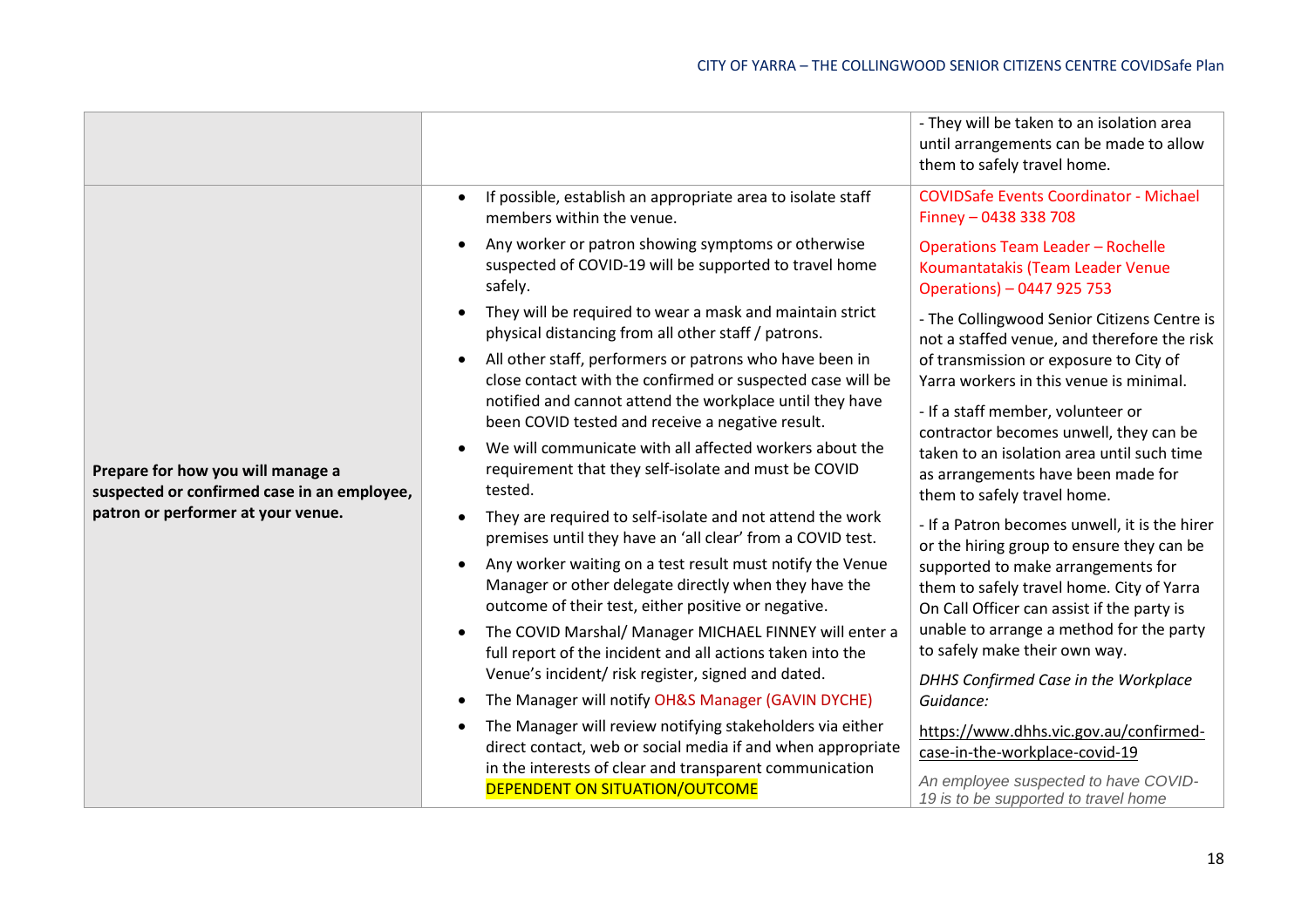|                                                                                                                                                                                           |                                                                                                                                                                                                                                                                                                                                                                                                                                                                                                                                                                                                                                                                                                                                                                                                                                                                                                                                                                                                                                                                | immediately OR to isolate at work if unable<br>to travel home immediately. If isolating at<br>work, the employee must wear a mask and<br>be physically distancing from all other staff<br>persons. An employer must request that<br>an employee undergo a COVID-19 test<br>and self-isolate.                                                                                                                                                                                                                                                                                                                                         |
|-------------------------------------------------------------------------------------------------------------------------------------------------------------------------------------------|----------------------------------------------------------------------------------------------------------------------------------------------------------------------------------------------------------------------------------------------------------------------------------------------------------------------------------------------------------------------------------------------------------------------------------------------------------------------------------------------------------------------------------------------------------------------------------------------------------------------------------------------------------------------------------------------------------------------------------------------------------------------------------------------------------------------------------------------------------------------------------------------------------------------------------------------------------------------------------------------------------------------------------------------------------------|--------------------------------------------------------------------------------------------------------------------------------------------------------------------------------------------------------------------------------------------------------------------------------------------------------------------------------------------------------------------------------------------------------------------------------------------------------------------------------------------------------------------------------------------------------------------------------------------------------------------------------------|
| Prepare to assist DHHS with contact tracing<br>and providing staff and visitor records to<br>support contact tracing.<br>DHHS: 1300 651 160<br>covidemployernotifications@dhhs.vic.gov.au | Establish a daily venue register of all personnel on site,<br>$\bullet$<br>including visitors, crew, patrons. Register will include date,<br>time in and time out and contact details.<br>These records will be accessible readily and will be used to<br>$\bullet$<br>provide DHHS with contact tracing information and to contact<br>other relevant workers or visitors.<br>The person to first contact DHHS and notify the actions taken<br><b>is MICHAEL FINNEY</b><br>In the event that the COVID Marshal is impacted, the next<br>person in line to take over the reporting and COVID<br>Marshal responsibilities is: Event Staff supervisor (COY):<br>The available COVID Marshal will collect / download all venue<br>$\bullet$<br>daily attendance / contact data from the past 14 days.<br>Contact DHHS on 1300 651 160 - with the information ready<br>$\bullet$<br>to pass on immediately if / as requested<br>Completed Close Contact Forms and Risk Assessments will be<br>$\bullet$<br>submitted to: COVIDEmployerNotifications@dhhs.vic.gov.au | <b>COVIDSafe Events Coordinator - Michael</b><br>Finney - 0438 338 708<br>Administration Team Leader - Kate Van<br>der Lit (Team Leader Venues<br>Administration) - 0438 051 681<br>- Hirer or Hire Group details are kept in<br>the Booking Management System<br>- Ensure all worker / volunteer / crew<br>contact details are up to date and<br>accessible.<br>Record Sheet Visitor and Patron Log:<br>https://www.coronavirus.vic.gov.au/signs-<br>posters-and-templates<br>DHHS Confirmed Case in the Workplace<br>Information Pack - download from:<br>https://www.dhhs.vic.gov.au/confirmed-<br>case-in-the-workplace-covid-19 |
| Prepare to immediately notify WorkSafe<br>Victoria on 13 23 60 if you have a confirmed<br>COVID-19 case at your workplace.                                                                | The available COVID Marshal will notify WorkSafe Victoria<br>$\bullet$<br>immediately on 13 23 60                                                                                                                                                                                                                                                                                                                                                                                                                                                                                                                                                                                                                                                                                                                                                                                                                                                                                                                                                              | <b>COVIDSafe Events Coordinator - Michael</b><br>Finney - 0438 338 708                                                                                                                                                                                                                                                                                                                                                                                                                                                                                                                                                               |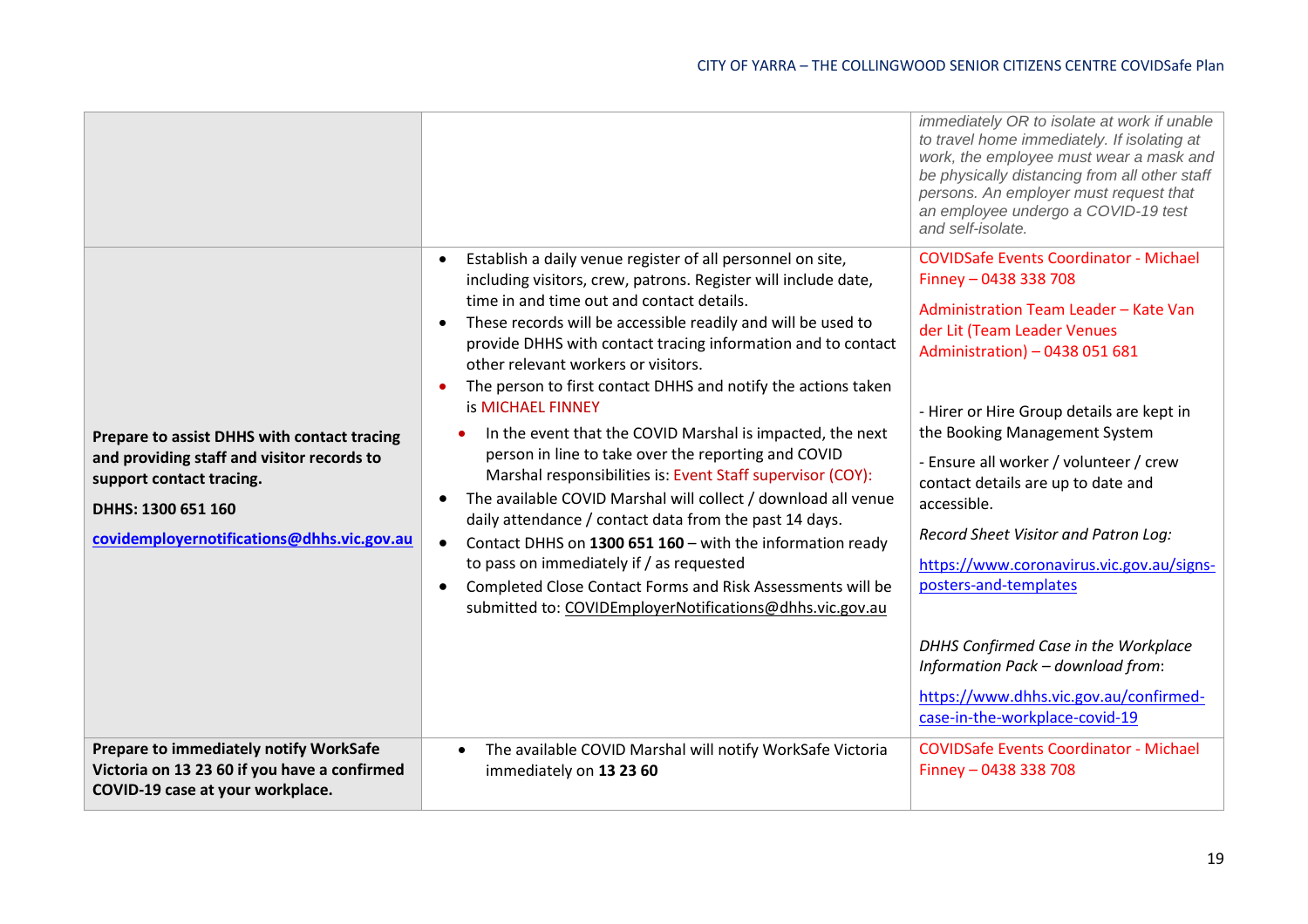|                                                                                    | They will provide any attendance or other information as<br>required, utilising the records as per DHHS above.<br>The Manager is responsible for providing a written report<br>$\bullet$<br>to WorkSafe within 48 hours of reporting the incident. The<br>template for this report is located on the WorkSafe web<br>site - see Resources.<br>The Manager will notify WorkSafe when the venue is<br>reopening once the affected venues are cleaned and<br>workers cleared by DHHS for returning to work (COVID<br>negative results). | <b>City of Yarra Critical Response &amp; Recovery</b><br>Team (CRRT)<br>CRRT Responsible for notification of<br>positive case to WorkSafe, once reported<br>to them.<br>Information on WorkSafe Reporting<br>including a Risk Management template:<br>https://www.worksafe.vic.gov.au/report-<br>confirmed-positive-case-covid-19<br>Employers must immediately notify<br>WorkSafe of a confirmed case:<br>Immediately calling the mandatory incident<br>notification hotline, and providing formal<br>written notification within 48 hours |
|------------------------------------------------------------------------------------|--------------------------------------------------------------------------------------------------------------------------------------------------------------------------------------------------------------------------------------------------------------------------------------------------------------------------------------------------------------------------------------------------------------------------------------------------------------------------------------------------------------------------------------|---------------------------------------------------------------------------------------------------------------------------------------------------------------------------------------------------------------------------------------------------------------------------------------------------------------------------------------------------------------------------------------------------------------------------------------------------------------------------------------------------------------------------------------------|
| Confirm that your workplace can safely re-<br>open and workers can return to work. | Establish a process for confirming that a workplace is safe<br>$\bullet$<br>to reopen, in line with advice from DHHS<br>Establish a process for confirming a worker (with a<br>suspected or confirmed case) does not have COVID-19<br>before returning to physical worksite<br>Establish a process for notifying DHHS and Worksafe that the<br>$\bullet$<br>site is reopening                                                                                                                                                        | <b>COVIDSafe Events Coordinator - Michael</b><br>Finney - 0438 338 708<br>City of Yarra Critical Response & Recovery<br>Team (CRRT)<br>See above                                                                                                                                                                                                                                                                                                                                                                                            |
| <b>Record Keeping - Contact Tracing</b>                                            | Be able to trace people who have entered your venue -<br>$\bullet$<br>Patrons, workers, volunteers, performers, touring personnel,<br>third party contractors<br>Register will include date, time in and time out and contact<br>$\bullet$<br>details.<br>Records will be kept for a rolling 28 days, and then destroyed<br>$\bullet$<br>in compliance with privacy.<br>Provide information on protocols for collecting and storing<br>$\bullet$<br>information                                                                      | <b>COVIDSafe Events Coordinator - Michael</b><br>Finney - 0438 338 708<br><b>Operations Team Leader - Rochelle</b><br>Koumantatakis (Team Leader Venue<br>Operations) - 0447 925 753<br>- City of Yarra uses the Vic Government-<br>developed QR Check-In system.                                                                                                                                                                                                                                                                           |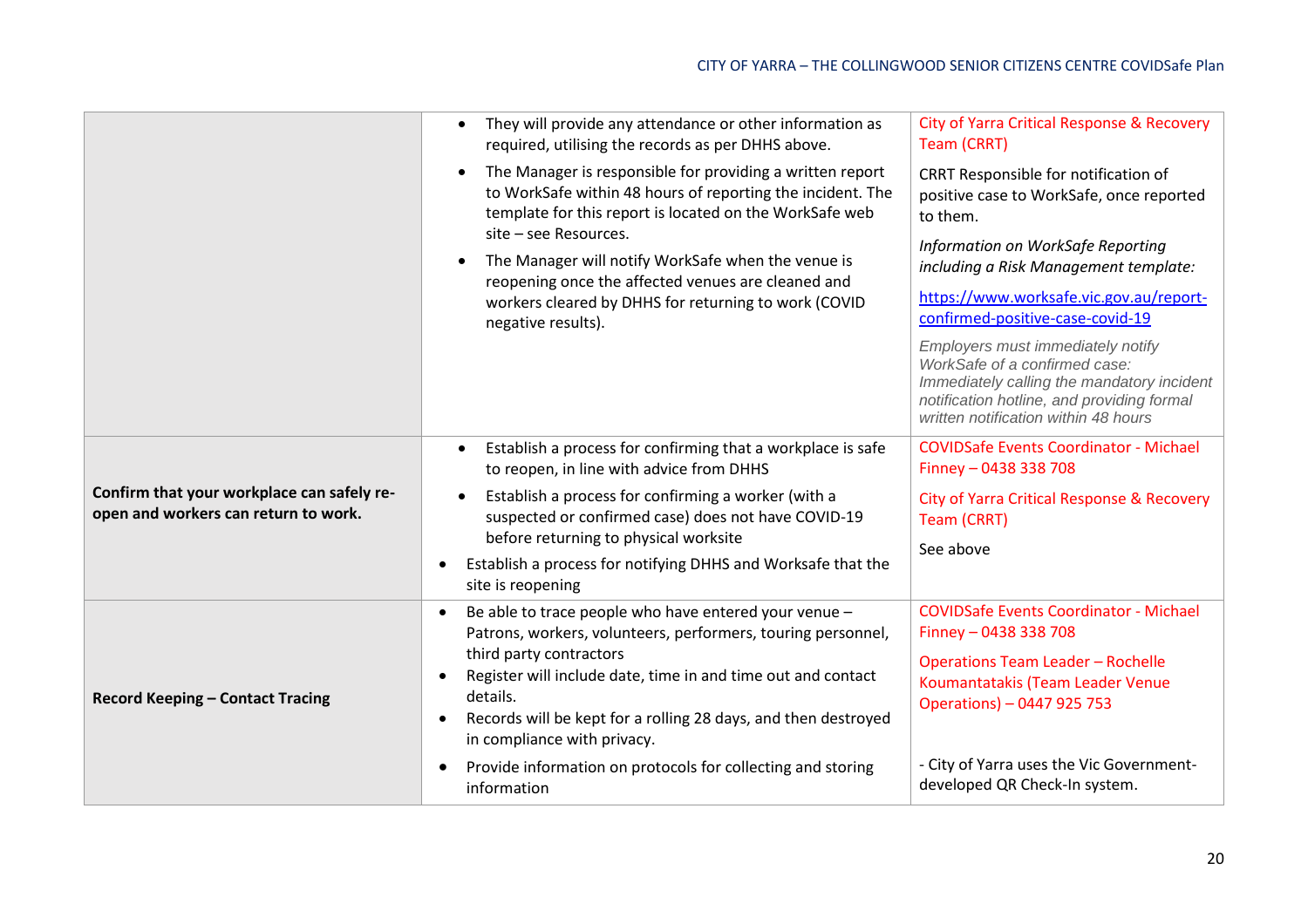|                                                                       |                                                                                                                                                              | - All Staff, contractors, volunteers and<br>attendees will be required to check-in on<br>arrival, as well as the personal health<br>declaration (see below)      |
|-----------------------------------------------------------------------|--------------------------------------------------------------------------------------------------------------------------------------------------------------|------------------------------------------------------------------------------------------------------------------------------------------------------------------|
|                                                                       |                                                                                                                                                              | - Event Staff and 3rd Party Contractors,<br>Hirers, guests and volunteers need to be<br>verified as having 2 doses of COVID-19<br>Vaccine to enter the building. |
| Support workers to stay home and get<br>tested, even if mild symptoms | Make all workers aware of the financial support available to<br>them if they cannot work while awaiting a test result or if<br>confirmed as a positive case. | <b>COVIDSafe Events Coordinator - Michael</b><br>Finney - 0438 338 708<br><b>COY CRRT</b><br><b>COY HR</b><br><b>COY PAYROLL</b>                                 |
|                                                                       |                                                                                                                                                              | All City of Yarra employees are afforded<br>this provision under current Employee<br>entitlements                                                                |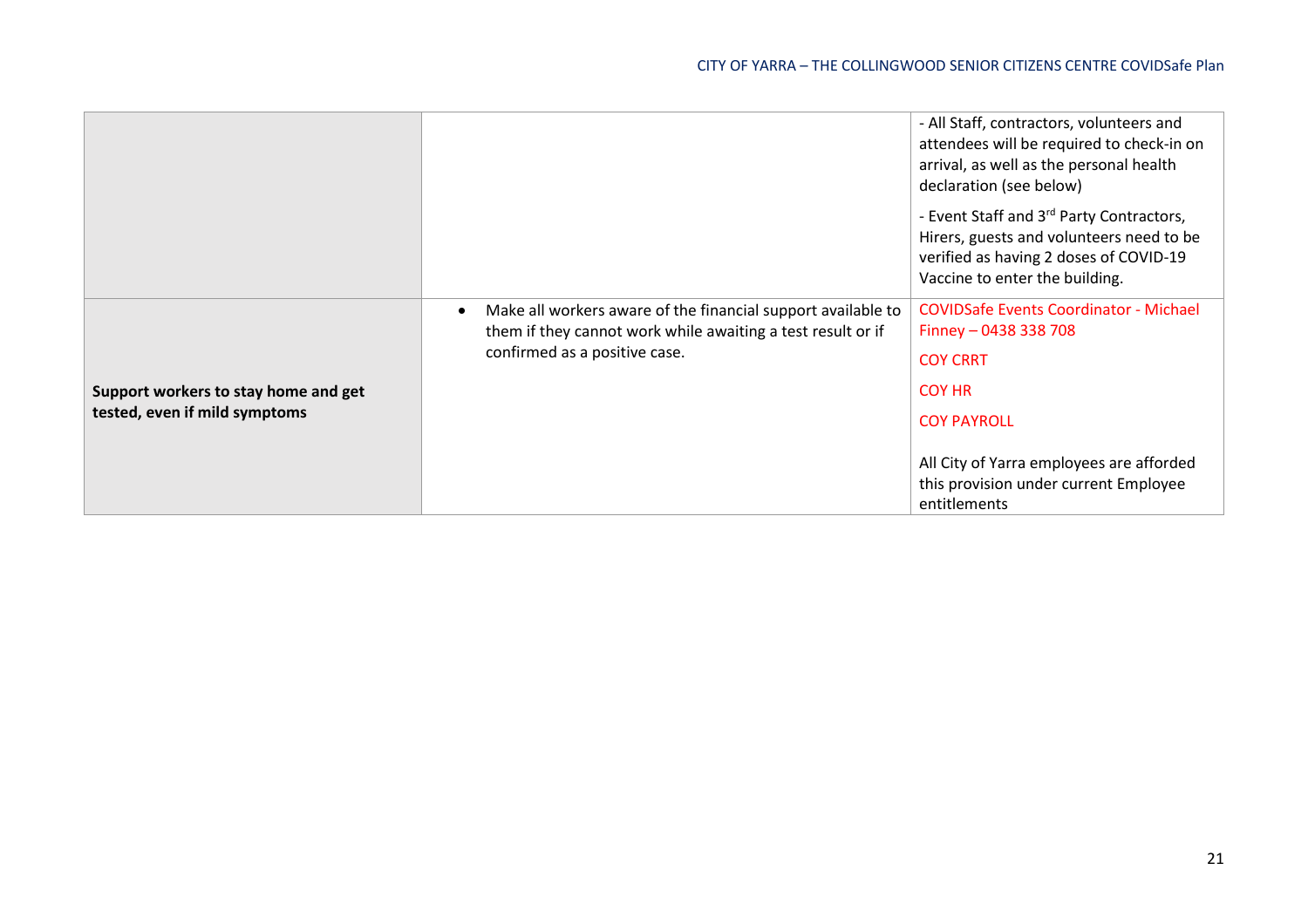| 5. AVOID INTERACTIONS IN ENCLOSED SPACES                                                                         |                                                                                                                                                                                                                                                                                                                                                                                                                                                                                             |                                                                                                                                                                                                                                                                                                                                                                |
|------------------------------------------------------------------------------------------------------------------|---------------------------------------------------------------------------------------------------------------------------------------------------------------------------------------------------------------------------------------------------------------------------------------------------------------------------------------------------------------------------------------------------------------------------------------------------------------------------------------------|----------------------------------------------------------------------------------------------------------------------------------------------------------------------------------------------------------------------------------------------------------------------------------------------------------------------------------------------------------------|
| <b>REQUIREMENTS</b>                                                                                              | <b>HOW WILL YOU DO THIS? ACTIONS</b>                                                                                                                                                                                                                                                                                                                                                                                                                                                        | <b>WHO IS RESPONSIBLE? RESOURCES</b><br><b>NEEDED? ACTIONS COMPLETED?</b>                                                                                                                                                                                                                                                                                      |
| Avoid enclosed and confined spaces where<br>possible - put in place Controls for<br>unavoidable enclosed spaces. | Document which spaces in your venue this applies to: e.g. bio<br>٠<br>box, orchestra pit, tech manager's office, other admin areas<br>and etc.<br>Reduce access and numbers including touring party access<br>Routinely disinfect and clean - manage hygiene<br>Consider PPE where required including sneeze guards / mute<br>shields<br>Increase fresh air flow where possible<br>٠<br>Where possible take meal and coffee breaks outside, rather<br>$\bullet$<br>than in the venue areas. | <b>COVIDSafe Events Coordinator - Michael</b><br>Finney - 0438 338 708<br><b>Operations Team Leader - Rochelle</b><br>Koumantatakis (Team Leader Venue<br>Operations) - 0447 925 753<br>- Signage in place throughout the<br>building, and COVID Marshals (hirer)<br>operating for the duration of events to<br>ensure COVID Safe protocols are<br>adhered to. |
| Where possible enhance air flow by<br>opening windows and adjusting air<br>conditioning.                         | review fresh air and air conditioning circulation for the Venue and<br>maximise fresh air circulation where possible                                                                                                                                                                                                                                                                                                                                                                        | <b>COVIDSafe Events Coordinator - Michael</b><br>Finney - 0438 338 708<br><b>Operations Team Leader - Rochelle</b><br>Koumantatakis (Team Leader Venue<br>Operations) - 0447 925 753<br>- The Collingwood Senior Citizens Centre<br>has doors that can be opened. The<br>opening of doors will be determined by                                                |

**The State**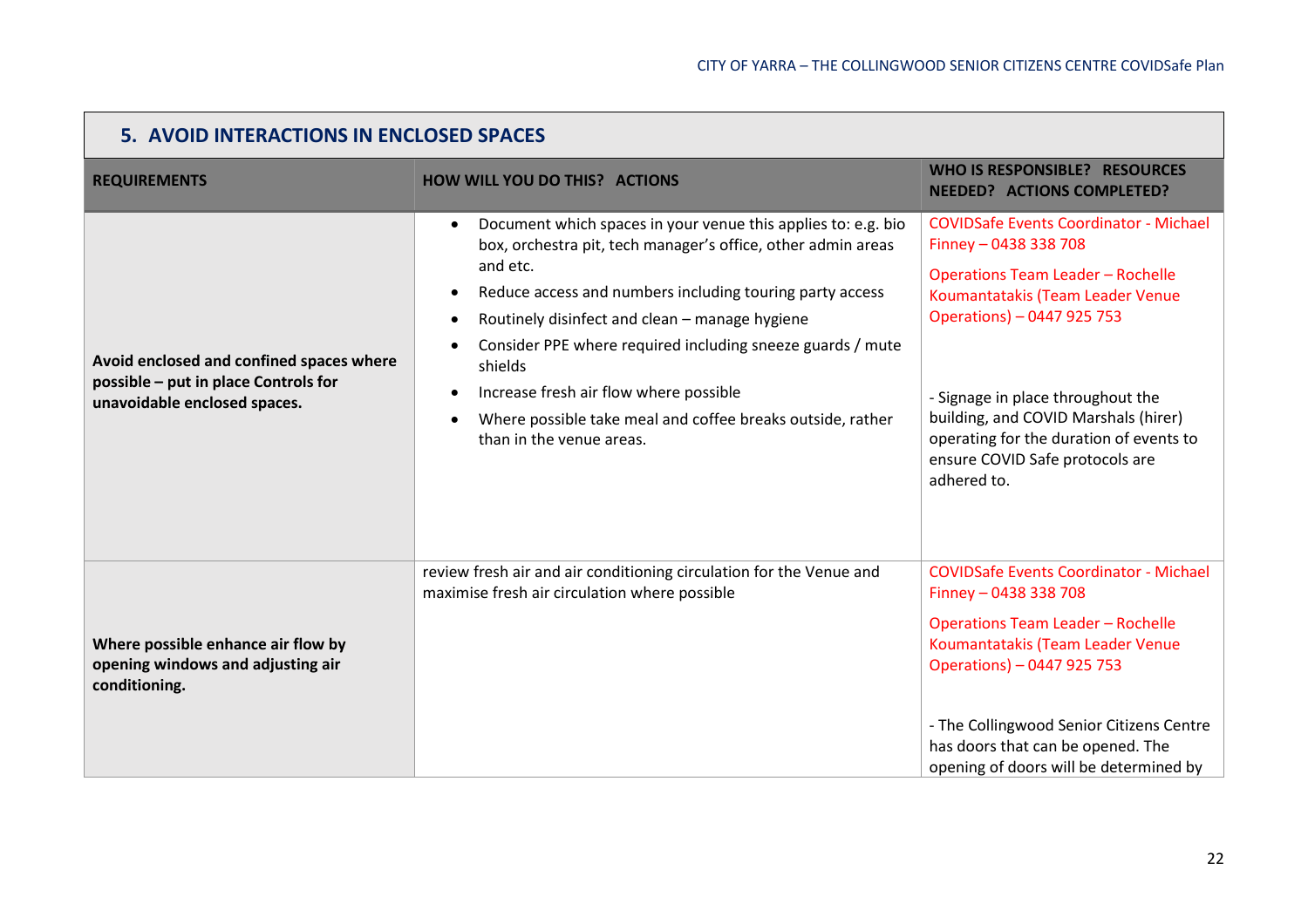|  | † permissible, certain windows-<br>weather |
|--|--------------------------------------------|
|  | will remain open.                          |

| <b>6. CREATE WORKFORCE BUBBLES</b> |                                                                                                                                                                                                                                                                                                                                                                                                                                                                                                                                                                                                                                                                                                                                                                                                                                   |                                                                                                                                                                                                                                                                                                                                                                                                                                                                                                                                                                                                                                                                                                                          |
|------------------------------------|-----------------------------------------------------------------------------------------------------------------------------------------------------------------------------------------------------------------------------------------------------------------------------------------------------------------------------------------------------------------------------------------------------------------------------------------------------------------------------------------------------------------------------------------------------------------------------------------------------------------------------------------------------------------------------------------------------------------------------------------------------------------------------------------------------------------------------------|--------------------------------------------------------------------------------------------------------------------------------------------------------------------------------------------------------------------------------------------------------------------------------------------------------------------------------------------------------------------------------------------------------------------------------------------------------------------------------------------------------------------------------------------------------------------------------------------------------------------------------------------------------------------------------------------------------------------------|
| <b>REQUIREMENTS</b>                | <b>HOW WILL YOU DO THIS? ACTIONS</b>                                                                                                                                                                                                                                                                                                                                                                                                                                                                                                                                                                                                                                                                                                                                                                                              | WHO IS RESPONSIBLE? RESOURCES<br><b>NEEDED? ACTIONS COMPLETED?</b>                                                                                                                                                                                                                                                                                                                                                                                                                                                                                                                                                                                                                                                       |
| <b>Create Work Force Bubbles</b>   | Where appropriate create Workforce Bubbles within your team,<br>including back of house, front of house and production /<br>technical crew.<br>Identify by Name and Document which staff members are in<br>which workforce bubble team.<br>Back of House.<br>Front of House<br>Production crew<br>Other<br>$\bullet$<br>The Manager is will communicate these restrictions and 'single<br>working site' requirements to all workers as a part of their<br>'return to work' induction.<br>All workers who are working on site must provide written<br>declaration that that are not working across multiple sites/<br>workplace settings.<br>If their work necessitates this, their declaration will include all<br>workplaces/ sites where they have and will work (back 28 days)<br>and the contact details of those workplaces. | <b>COVIDSafe Events Coordinator - Michael</b><br>Finney - 0438 338 708<br>- The Collingwood Senior Citizens Centre<br>is not a staffed venue, and therefore the<br>risk of transmission or exposure to City<br>of Yarra workers in this venue is minimal.<br>- Due to the specifics of the operations<br>of the Venues & Events Team, the<br>number of sites and number of events,<br>the Admin + Operations team are unable<br>to create effective workforce bubbles for<br>single events, however in the case the<br>venue is listed by DOH as an exposure<br>site, these staff can be managed and<br>supported to test and isolate or<br>quarantine, with the ability for<br>operations to continue with other staff. |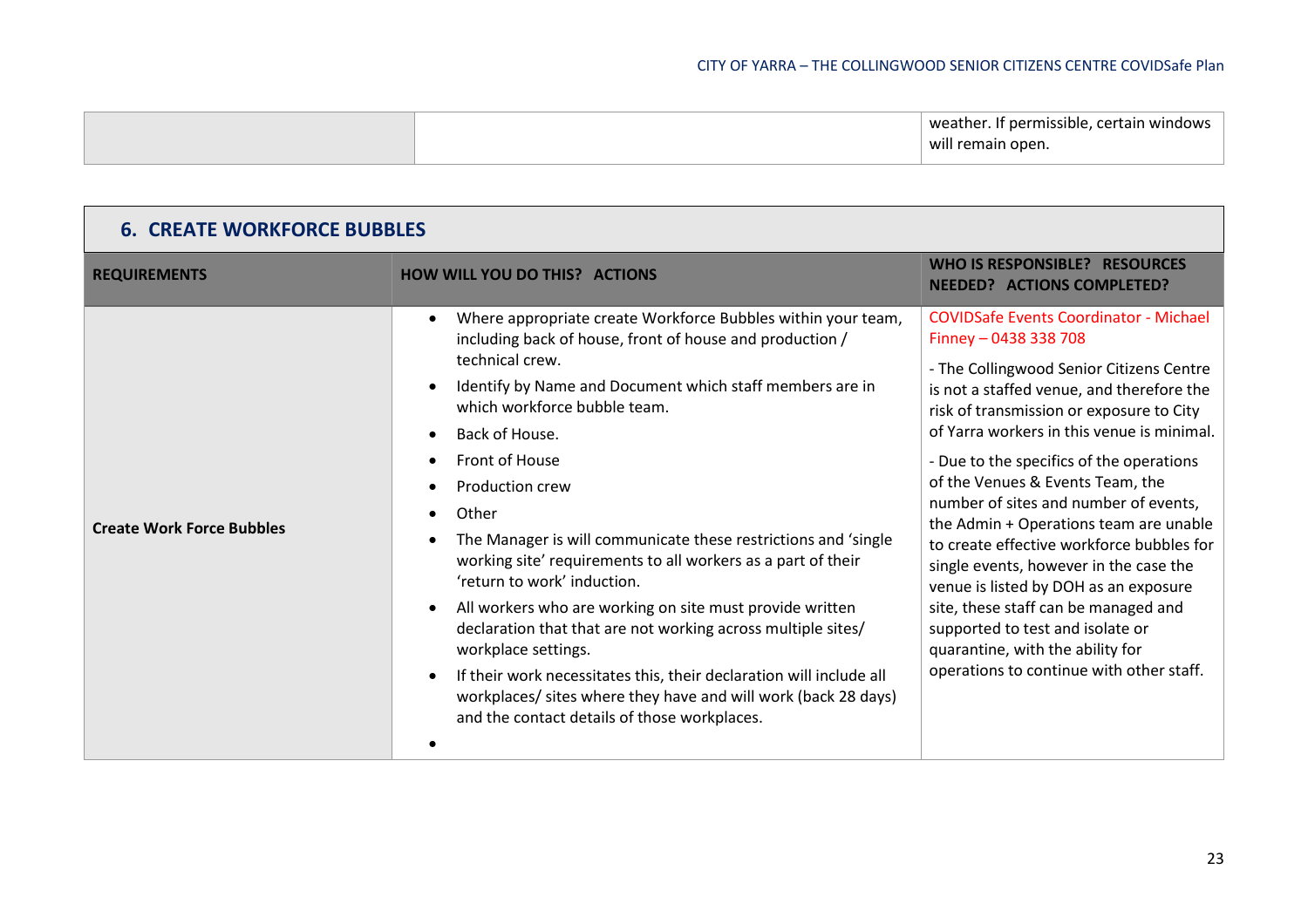### **Documents Related to COVID Safe Plan**

The following Venue policies, procedures and documentation form a part of the Venue's COVID Safe Plan and are attached.

| <b>Document Name</b>                                                                                                             | <b>File Location</b>   | <b>About</b>                                                                                                                                                                                      |
|----------------------------------------------------------------------------------------------------------------------------------|------------------------|---------------------------------------------------------------------------------------------------------------------------------------------------------------------------------------------------|
| <b>Latest Restrictions and</b><br><b>Guidelines Vic Govt</b>                                                                     |                        | https://www.coronavirus.vic.gov.au/coronavirus-<br>sector-guidance-arts-and-recreation-services                                                                                                   |
| How to Clean and<br>Disinfect after a                                                                                            |                        | DHHS Guidelines. Also available as download<br>from:                                                                                                                                              |
| COVID-19 Case.                                                                                                                   |                        | https://www.dhhs.vic.gov.au/confirmed-case-in-<br>the-workplace-covid-19                                                                                                                          |
| COVID Marshal-<br><b>DUTIES</b>                                                                                                  |                        | https://www.coronavirus.vic.gov.au/covid-<br>check-in-marshals#covid-marshal-guidelines                                                                                                           |
| The Appropriate use<br>of personal protective<br>equipment for<br>coronavirus in the<br>work environment'                        |                        | https://www.dhhs.vic.gov.au/preventing-<br>infection-workplace-covid-19#personal-<br>protective-equipment-ppe-guidance                                                                            |
| <b>COVID Workplace</b><br>Attendance Register                                                                                    |                        | https://www.coronavirus.vic.gov.au/signs-<br>posters-and-templates                                                                                                                                |
| <b>Staff Coronavirus</b><br><b>Health Screening</b><br>Questionnaire                                                             |                        | https://www.coronavirus.vic.gov.au/signs-<br>posters-and-templates#staff-coronavirus-covid-<br>19-health-questionnaire                                                                            |
| <b>Coronavirus Cleaning</b><br>Guidelines for<br>Workplaces.<br>Information for<br>business owners,<br>managers and<br>cleaners. |                        | https://www.dhhs.vic.gov.au/preventing-<br>infection-workplace-covid-19#cleaning-and-<br>disinfection                                                                                             |
| Factsheet - Cleaning<br>Guidelines. Building<br>owners and managers                                                              |                        | https://www.dhhs.vic.gov.au/preventing-<br>infection-workplace-covid-19#cleaning-and-<br>disinfection                                                                                             |
| VAPAC/ACM<br>Returning to Work<br>training & induction<br>document                                                               | PDF from<br>Powerpoint | Developed by VAPAC and Arts Centre<br>Melbourne, RTO, for the performing arts sector<br>as a worker induction / return to work training<br>resources.<br>https://vapac.org.au/covid-19-resources/ |
|                                                                                                                                  |                        |                                                                                                                                                                                                   |